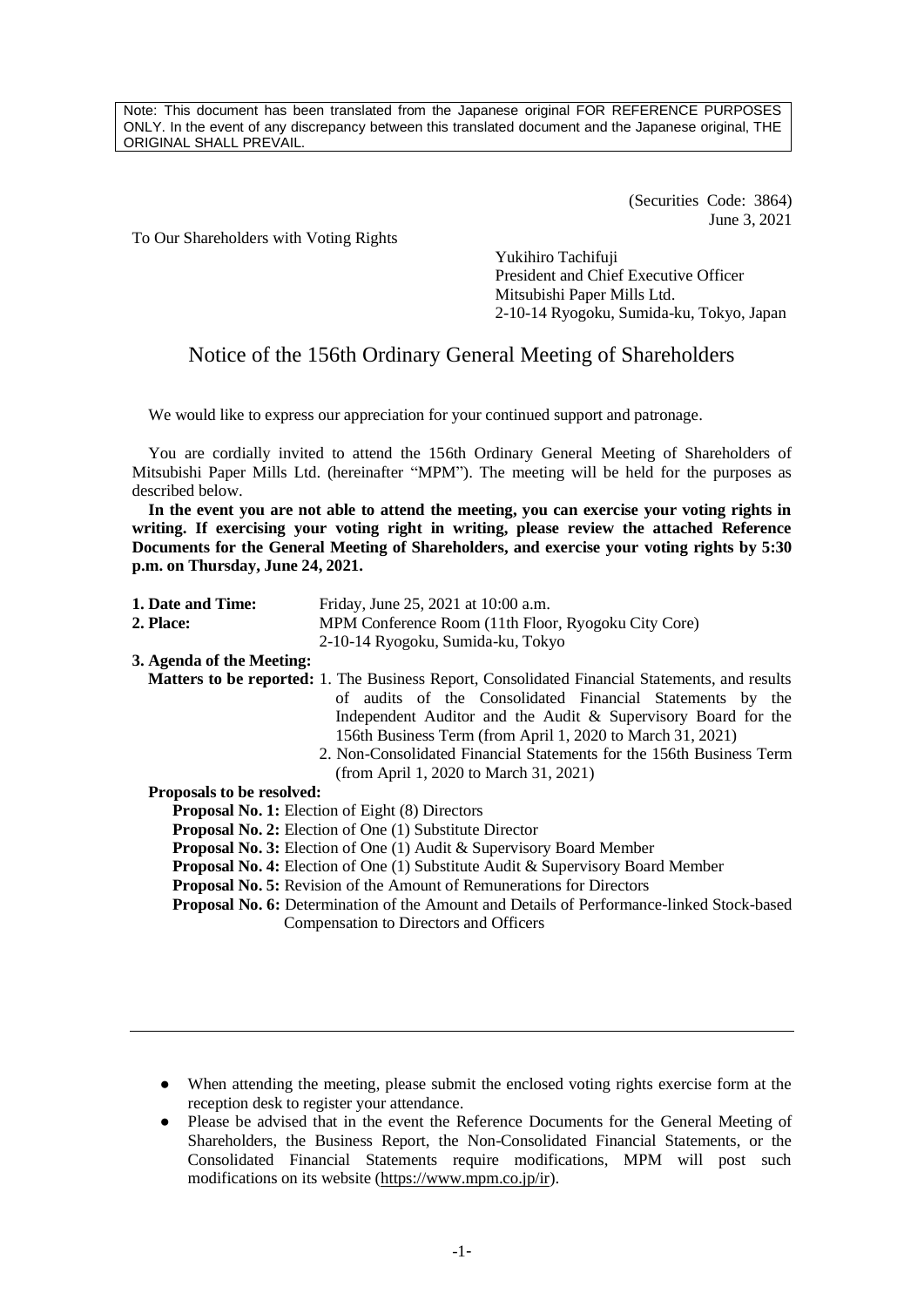# **Reference Documents for the General Meeting of Shareholders**

# **Proposal No. 1: Election of Eight (8) Directors**

The terms of the offices of all ten (10) Directors will expire as of the close of this Ordinary General Meeting of Shareholders.

Consequently, we will propose that eight (8) Directors including two (2) Outside Directors be elected.

Regarding the selection of the candidates, in accordance with the Director Qualification listed in "MPM Basic Policies on Corporate Governance"(\*), the Board of Directors has decided after seeking and receiving advice from the Nomination and Remuneration Committee chaired by an independent outside director.

The candidates are as follows:

| No. | Name               |                                                | Current position in MPM                                                                                                                                                 |
|-----|--------------------|------------------------------------------------|-------------------------------------------------------------------------------------------------------------------------------------------------------------------------|
| 1   | Yoshiaki Takeda    | <b>REAPPOINTMENT</b>                           | Chairman of Board of Directors<br>In charge of Finance & Accounting Dept.<br>Nomination and Remuneration Committee Member                                               |
| 2   | Yukihiro Tachifuji | <b>REAPPOINTMENT</b>                           | President & CEO<br>In charge of R&D Div., Energy Business<br>Dept., and Technology & Environmental Dept.<br>Nomination and Remuneration Committee Member                |
| 3   | Nobuhiro Sato      | <b>REAPPOINTMENT</b>                           | Director and Managing Executive Officer<br>In charge of Paper Div.<br>General Manager, Paper Div.                                                                       |
| 4   | Shimpei Yamada     | <b>REAPPOINTMENT</b>                           | Director and Managing Executive Officer<br>In charge of Functional Materials Div.,<br>German Operations and Kitakami Div.<br>General Manager, Functional Materials Div. |
| 5   | Shigeharu Sanada   | <b>REAPPOINTMENT</b>                           | Director and Managing Executive Officer<br>In charge of Raw Materials & Purchasing<br>Dept. and Internal Audit Dept.                                                    |
| 6   | Kunio Suzuki       | <b>REAPPOINTMENT</b>                           | Director and Advisor                                                                                                                                                    |
| 7   | Somitsu Takehara   | <b>REAPPOINTMENT</b><br>Independent<br>Outside | <b>Outside Director</b><br>Nomination and Remuneration Committee Member                                                                                                 |
| 8   | Yoshihiro Kataoka  | <b>REAPPOINTMENT</b><br>Independent<br>Outside | <b>Outside Director</b><br>Nomination and Remuneration Committee Member                                                                                                 |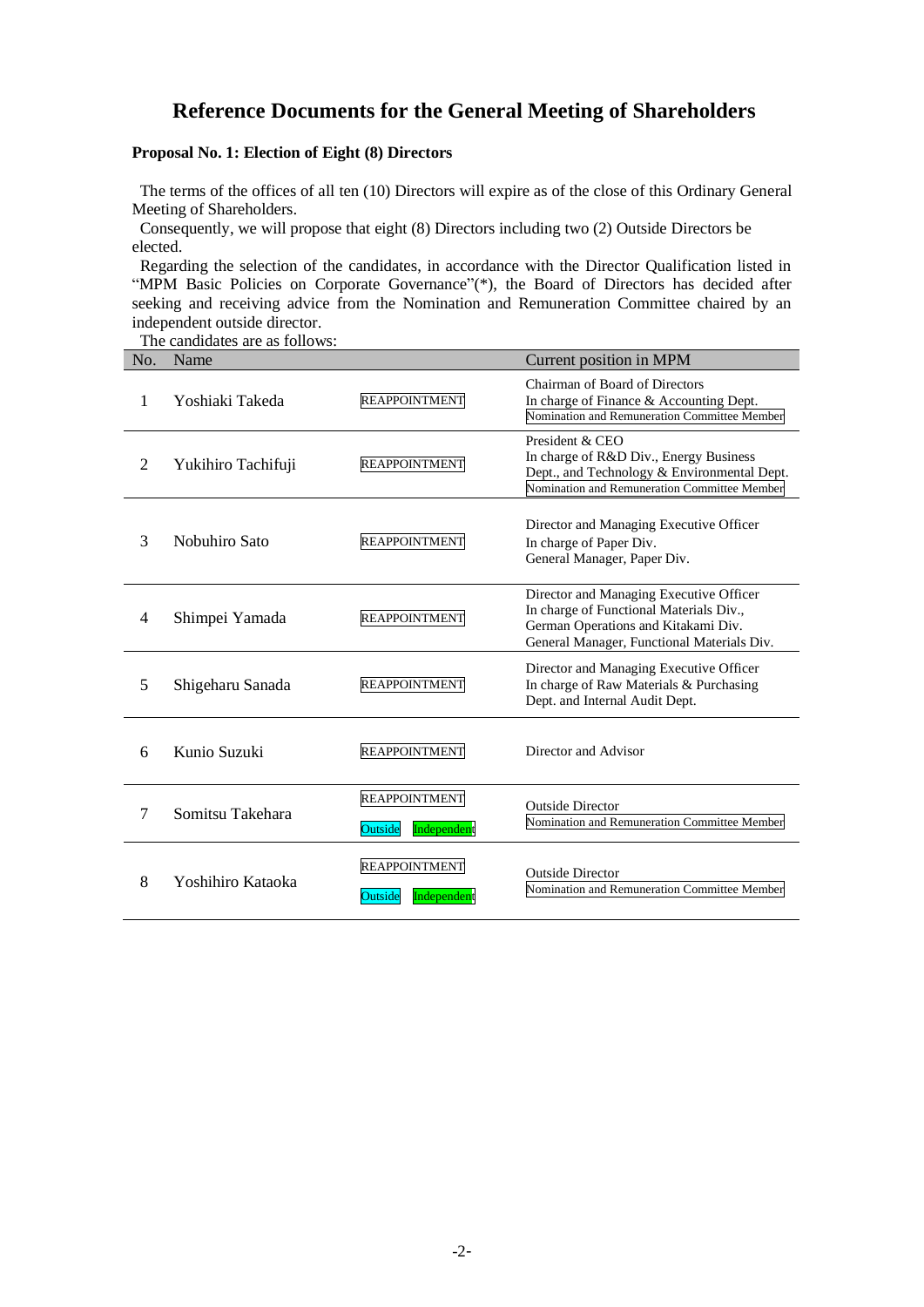(\*) For your reference, the relevant provisions of "MPM Corporate Governance Basic Policy" pertaining to Directors are listed below:

(Director Qualification and Nomination Procedures)

Article 18. The post of MPM's director shall be filled by a person who has integrity, insights, abilities and a wealth of experience, etc. as well as an elevated sense of ethics.

- 2. When determining a director candidate, MPM shall pay attention to the diversity of those who compose the Board of Directors, weighing the balance between personnel who can play to their strengths in corporate management in a business area in which the group currently operates, or may operate in the future, personnel who are fit for business administration, personnel who can adequately fulfill supervising functions and others.
- 3. With respect to outside director candidates, MPM shall nominate personnel who can provide suggestions and advice aimed at frank and active, and constructive deliberations regarding corporate management based on their experience, knowledge, expertise, etc., and, from his/her independent standpoint, supervise corporate management and monitor any conflict of interest between the management team, etc. and MPM and have opinions of stakeholders reflected appropriately.
- 4. The independence of an outside director shall be judged based on the Independence Criteria in the Appendix.
- 5. A decision on any director candidate nomination shall be made by the Board of Director In light of the preceding four paragraphs after seeking and receiving advice from the Nomination and Remuneration Committee.
- 6. All directors shall be appointed to a one-year term of office and shall be subject to an election at an ordinary general meeting of shareholders.

(Establishment of a Voluntary Nomination and Remuneration Committee)

- Article 23. MPM establishes a Nomination and Remuneration Committee as an advisory body for the Board of Directors.
- 2. Members of the Nomination and Remuneration Committee shall be elected from among representative directors and independent outside directors and be chaired by an independent outside director.
- 3. The Nomination and Remuneration Committee shall, in response to inquiry from the Board of Directors, examine the appropriateness of the contents of proposals to be presented to the Board of Directors, and give advice, with respect to each of the following items:
	- i) Director and Audit & Supervisory Board Member candidate nomination and CEO, executive director, operating officer and executive officer elections and dismissals; and
	- ii) Policy on remuneration of directors and executive officers and details of the remuneration for each individual.
- 4. Any inquiry on the contents of proposals to be presented to the Board of Directors set forth in the preceding paragraph shall as a general rule be made by the President and Representative Director. If the Board of Directors provides otherwise, however, such a procedure shall be followed.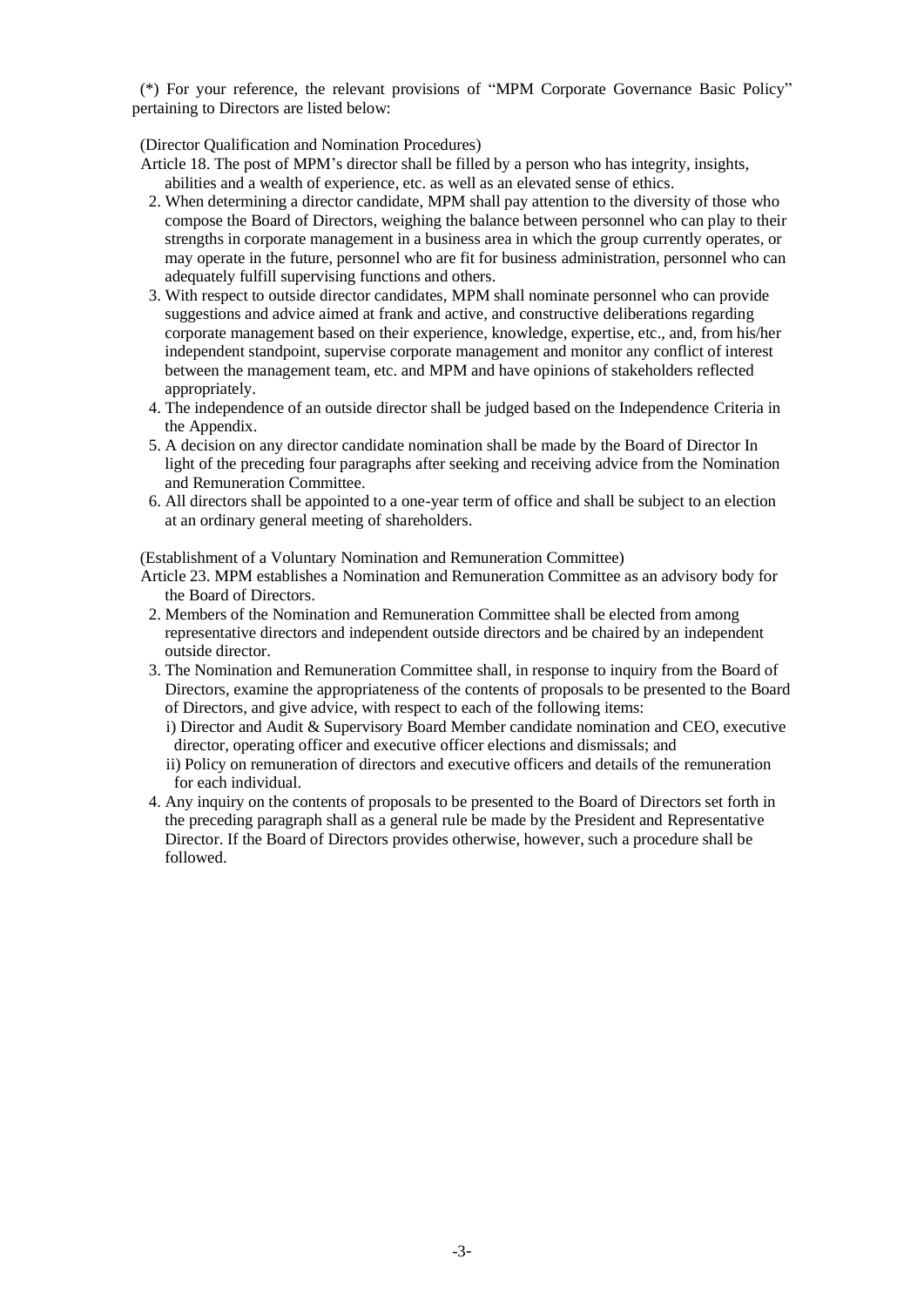| No. (Date of birth, etc.)                | Name                                                                                                                                                                                         | Number of shares of MPM held $\cdots$ 7,000                                                                                                                                                                                                                                                                                                                                                                                                                                                                                                                                                           |  |  |
|------------------------------------------|----------------------------------------------------------------------------------------------------------------------------------------------------------------------------------------------|-------------------------------------------------------------------------------------------------------------------------------------------------------------------------------------------------------------------------------------------------------------------------------------------------------------------------------------------------------------------------------------------------------------------------------------------------------------------------------------------------------------------------------------------------------------------------------------------------------|--|--|
|                                          | Yoshiaki Takeda                                                                                                                                                                              | Attendance of Board of Directors meetings 100% (11/11)                                                                                                                                                                                                                                                                                                                                                                                                                                                                                                                                                |  |  |
|                                          | Profile and position in MPM                                                                                                                                                                  |                                                                                                                                                                                                                                                                                                                                                                                                                                                                                                                                                                                                       |  |  |
|                                          | April 1977<br>April 2011<br>October 2012<br>June 2013<br>" $Oji$ ")<br>June 2017<br>Executive Officer, Oji<br>April 2018<br>April 2020<br>Advisor, MPM<br>June 2020                          | Joined Oji Paper Co. Ltd. (current Oji Holdings Corporation)<br>Corporate Officer, Oji Paper Co. Ltd.<br>Corporate Officer, Oji Holdings Corporation (hereinafter<br>Director of the Board and Executive Officer, Oji<br>Director, Deputy President, MPM                                                                                                                                                                                                                                                                                                                                              |  |  |
| (March 29, 1954)<br>age 67               | April 2021<br>Chairman of Board of Directors (Representative director),<br>MPM (to present)<br>In charge of Finance & Accounting Dept.<br>Reasons for nominating as a candidate for Director |                                                                                                                                                                                                                                                                                                                                                                                                                                                                                                                                                                                                       |  |  |
| <b>REAPPOINTMENT</b><br><b>CANDIDATE</b> | Director.                                                                                                                                                                                    | Mr. Yoshiaki Takeda has long been at the heart of management at Oji, and<br>has extensive knowledge of the corporate, finance and accounting<br>departments, as well as a proven track record in overall corporate<br>management. In the pulp and paper industry, which is undergoing a<br>structural transformation, MPM needs to build a strong corporate structure<br>based on a cooperative framework with the Oji Group. MPM expects that he<br>will demonstrate accurate management skills based on his high insight and<br>extensive experience. He has thus been nominated as a candidate for |  |  |

| No. (Date of birth, etc.)                | Name                                                                            |                               | Number of shares of MPM held $\cdots$ 2,000                                                                                                                                  |
|------------------------------------------|---------------------------------------------------------------------------------|-------------------------------|------------------------------------------------------------------------------------------------------------------------------------------------------------------------------|
| $\overline{2}$                           | Yukihiro Tachifuji                                                              |                               | Attendance of Board of Directors meetings 100% (15/15)                                                                                                                       |
|                                          | Profile and position in MPM                                                     |                               |                                                                                                                                                                              |
|                                          | April 1985<br>June 2013                                                         | Joined MPM<br><b>Division</b> | Executive Officer, Head, Takasago Mill, Deputy General<br>Manager, Paper Division, Deputy General Manager, Imaging<br>Division, Deputy General Manager, Speciality Materials |
|                                          | January 2016                                                                    | <b>Materials Division</b>     | Senior Executive Officer, Head, Takasago Mill, Deputy<br>General Manager, Paper Division, Deputy General Manager,<br>Imaging Division, Deputy General Manager, Speciality    |
| (October 12, 1960)                       | January 2018                                                                    |                               | Director and Managing Executive Officer, Senior Executive                                                                                                                    |
| age 60                                   |                                                                                 |                               | Officer, Head, Takasago Mill, Deputy General Manager,                                                                                                                        |
| <b>REAPPOINTMENT</b><br><b>CANDIDATE</b> |                                                                                 |                               | Paper Division, Deputy General Manager, Imaging Division,<br>Deputy General Manager, Speciality Materials Division                                                           |
|                                          | June 2019                                                                       |                               | President & CEO (to present)                                                                                                                                                 |
|                                          |                                                                                 |                               | In charge of R&D Div., Energy Business Dept., and                                                                                                                            |
|                                          |                                                                                 |                               | Technology & Environmental Dept.                                                                                                                                             |
|                                          |                                                                                 |                               | Reasons for nominating as a candidate for Director                                                                                                                           |
|                                          |                                                                                 |                               | Mr. Yukihiro Tachifuji has been involved in Mill operation and has                                                                                                           |
|                                          |                                                                                 |                               | experience and knowledge about technology and manufacturing. After taking                                                                                                    |
|                                          | office as President & CEO June 2019, he is vigorously striving to build a       |                               |                                                                                                                                                                              |
|                                          | business foundation for the next era under a capital and business alliance with |                               |                                                                                                                                                                              |
|                                          |                                                                                 |                               | Oji Holdings Corporation. MPM expects that he will lead MPM Group's                                                                                                          |
|                                          |                                                                                 |                               | improvement of corporate value in a situation where the business                                                                                                             |
|                                          |                                                                                 |                               | environment changes rapidly. He has thus been nominated as a candidate for                                                                                                   |
|                                          | Director.                                                                       |                               |                                                                                                                                                                              |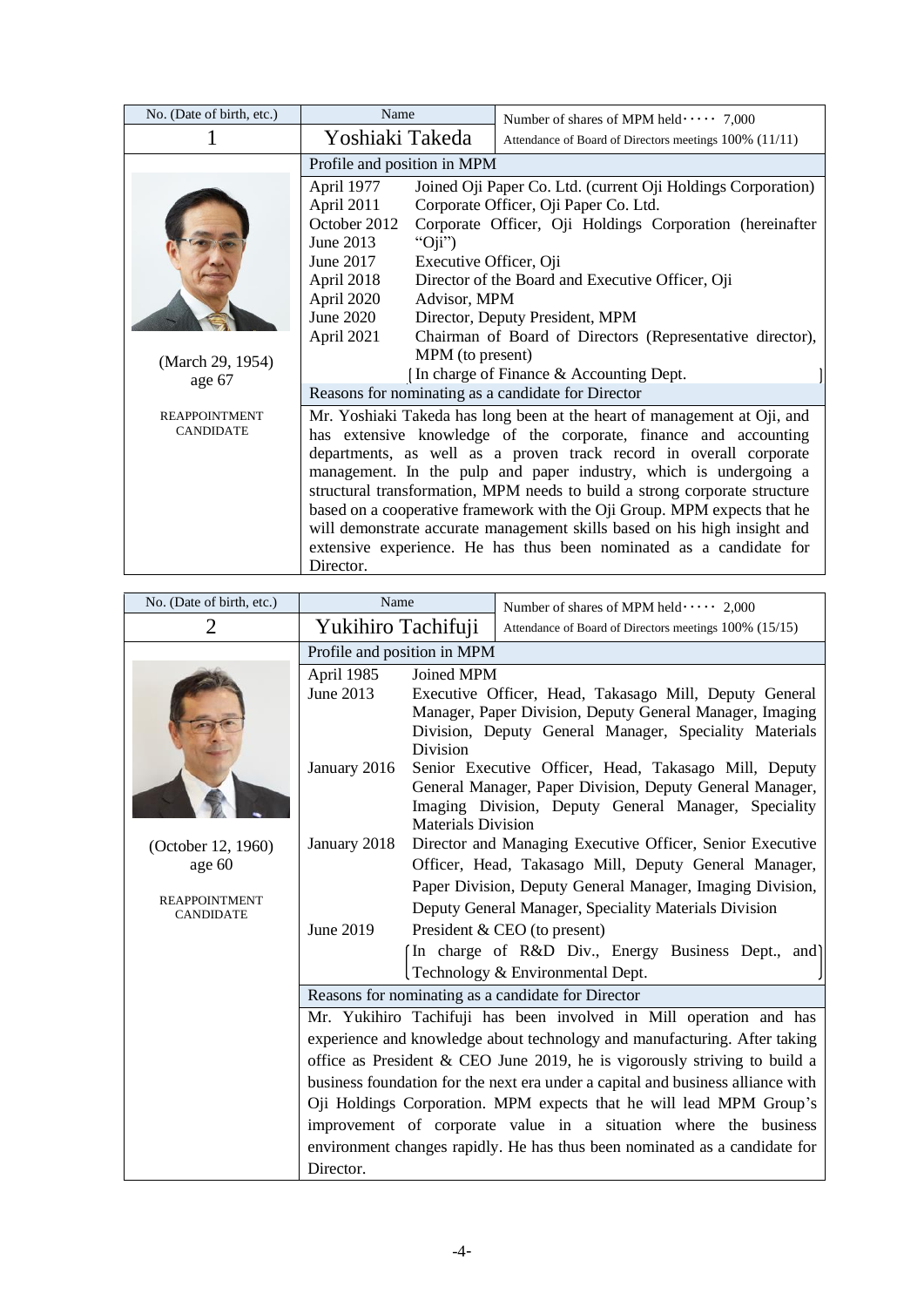| No. (Date of birth, etc.) | Name                                                                          |                       | Number of shares of MPM held $\cdots$ 4,500                                           |
|---------------------------|-------------------------------------------------------------------------------|-----------------------|---------------------------------------------------------------------------------------|
| 3                         | Nobuhiro Sato                                                                 |                       | Attendance of Board of Directors meetings 100% (15/15)                                |
|                           | Profile and position in MPM                                                   |                       |                                                                                       |
|                           | April 1980                                                                    | Joined MPM            |                                                                                       |
|                           | June 2013                                                                     | Executive             | Officer,<br><b>Business</b><br>General<br>Manager,                                    |
|                           |                                                                               |                       | Communication Paper Sales Dept. Paper Division                                        |
|                           | June 2015                                                                     | Executive<br>Division | Officer, Deputy General Manager,<br>Paper                                             |
|                           | January 2016                                                                  |                       | Senior Executive Officer, Deputy General Manager, Paper                               |
|                           |                                                                               | Division              |                                                                                       |
|                           | January 2018                                                                  |                       | Senior Executive Officer, General Manager, Paper                                      |
|                           |                                                                               | Division              |                                                                                       |
| (September 7, 1957)       | <b>June 2018</b>                                                              |                       | Director and Senior Executive Officer, General Manager,                               |
| age 63                    |                                                                               | Paper Division        |                                                                                       |
|                           | June 2019                                                                     |                       | Director and Managing Executive Officer, General                                      |
| <b>REAPPOINTMENT</b>      |                                                                               |                       | Manager, Paper Division (to present)                                                  |
| <b>CANDIDATE</b>          |                                                                               |                       | In charge of Paper Division                                                           |
|                           |                                                                               |                       | General Manager, Paper Division<br>Reasons for nominating as a candidate for Director |
|                           |                                                                               |                       |                                                                                       |
|                           |                                                                               |                       | Mr. Nobuhiro Sato has been long involved in the sales section of the Paper            |
|                           |                                                                               |                       | Division, and has a wealth of market experience and knowledge. As General             |
|                           |                                                                               |                       | Manager of the Paper Division, he is overseeing the rationalization of                |
|                           | distribution and structural reform of our paper business. In consideration of |                       |                                                                                       |
|                           | the future business development of MPM, he is expected to leverage his        |                       |                                                                                       |
|                           | judgment and execution toward growth and improvement of corporate value       |                       |                                                                                       |
|                           |                                                                               |                       | over the mid- to long-term. He has thus been nominated as a candidate for             |
|                           | Director.                                                                     |                       |                                                                                       |

| No. (Date of birth, etc.) | Name                                                                                                                                                                                                                                                                       |                 | Number of shares of MPM held $\cdots$ 1,400                                        |
|---------------------------|----------------------------------------------------------------------------------------------------------------------------------------------------------------------------------------------------------------------------------------------------------------------------|-----------------|------------------------------------------------------------------------------------|
| 4                         | Shimpei Yamada                                                                                                                                                                                                                                                             |                 | Attendance of Board of Directors meetings 100% (11/11)                             |
|                           | Profile and position in MPM                                                                                                                                                                                                                                                |                 |                                                                                    |
|                           | April 1983                                                                                                                                                                                                                                                                 |                 | Joined Mitsubishi Corporation                                                      |
|                           | <b>July 2003</b>                                                                                                                                                                                                                                                           |                 | Vice President & CFO, Mitsubishi Imaging (MPM), Inc.                               |
|                           | April 2009                                                                                                                                                                                                                                                                 | Seconded to MPM |                                                                                    |
|                           | June 2014                                                                                                                                                                                                                                                                  |                 | Executive Officer, General Manager, Ink Jet & Photo Sales                          |
|                           |                                                                                                                                                                                                                                                                            | Department      |                                                                                    |
|                           | June 2015                                                                                                                                                                                                                                                                  |                 | Executive Officer, General Manager, Imaging Media                                  |
|                           |                                                                                                                                                                                                                                                                            |                 | Division and General Manager, Ink Jet & Photo Sales                                |
|                           |                                                                                                                                                                                                                                                                            | Department      |                                                                                    |
|                           | June 2017                                                                                                                                                                                                                                                                  |                 | Executive Officer, General Manager, President's Office                             |
| (May 16, 1959)            | June 2018                                                                                                                                                                                                                                                                  |                 | Senior Executive Officer, General Manager, President's                             |
| age 62                    |                                                                                                                                                                                                                                                                            | Office          |                                                                                    |
|                           | June 2019                                                                                                                                                                                                                                                                  |                 | Managing Executive Officer, General Manager, Imaging                               |
| <b>REAPPOINTMENT</b>      |                                                                                                                                                                                                                                                                            | Division        |                                                                                    |
| <b>CANDIDATE</b>          | June 2020                                                                                                                                                                                                                                                                  |                 | Director and Managing Executive Officer, General Manager,                          |
|                           |                                                                                                                                                                                                                                                                            |                 | Functional Materials Division (to present)                                         |
|                           |                                                                                                                                                                                                                                                                            |                 | In charge of Functional Materials Division and, German                             |
|                           |                                                                                                                                                                                                                                                                            |                 | Operations and Kitakami Division<br>General Manager, Functional Materials Division |
|                           |                                                                                                                                                                                                                                                                            |                 |                                                                                    |
|                           | Reasons for nominating as a candidate for Director                                                                                                                                                                                                                         |                 |                                                                                    |
|                           | Originally from a major general trading company, he has extensive                                                                                                                                                                                                          |                 |                                                                                    |
|                           | knowledge not only in Japan but also in overseas markets. With the<br>expectation that he will demonstrate his skill in marketing functional<br>materials, an area in which we should see growth in the future, he has thus<br>been nominated as a candidate for Director. |                 |                                                                                    |
|                           |                                                                                                                                                                                                                                                                            |                 |                                                                                    |
|                           |                                                                                                                                                                                                                                                                            |                 |                                                                                    |
|                           |                                                                                                                                                                                                                                                                            |                 |                                                                                    |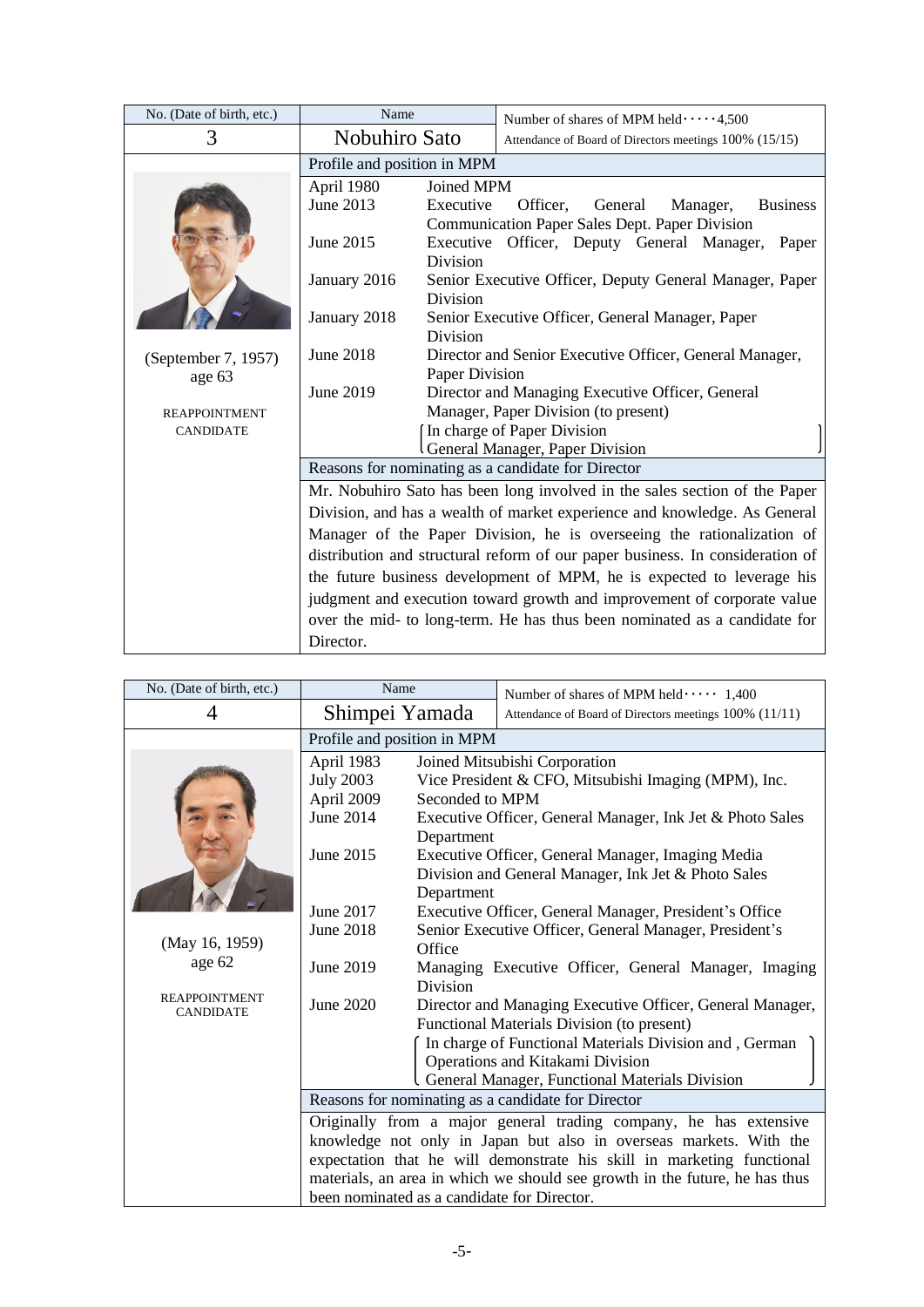| No. (Date of birth, etc.)                | Name                                                                                                                                           | Number of shares of MPM held $\cdots$ 1,100                                                                                                                                                                                                                                                                                                                                                                                                                                                                                                    |  |
|------------------------------------------|------------------------------------------------------------------------------------------------------------------------------------------------|------------------------------------------------------------------------------------------------------------------------------------------------------------------------------------------------------------------------------------------------------------------------------------------------------------------------------------------------------------------------------------------------------------------------------------------------------------------------------------------------------------------------------------------------|--|
| 5                                        | Shigeharu Sanada                                                                                                                               | Attendance of Board of Directors meetings 100% (11/11)                                                                                                                                                                                                                                                                                                                                                                                                                                                                                         |  |
|                                          | Profile and position in MPM                                                                                                                    |                                                                                                                                                                                                                                                                                                                                                                                                                                                                                                                                                |  |
|                                          | April 1990                                                                                                                                     | Joined The Mitsubishi Bank Ltd. (current MUFG Bank Ltd.<br>(hereinafter "MB"))                                                                                                                                                                                                                                                                                                                                                                                                                                                                 |  |
|                                          | May 2016                                                                                                                                       | General Manager, General Affairs Department, Mitsubishi<br>UFJ Financial Group Inc. (hereinafter "MUFG")                                                                                                                                                                                                                                                                                                                                                                                                                                       |  |
|                                          |                                                                                                                                                | General Manager, General Affairs Department, MB                                                                                                                                                                                                                                                                                                                                                                                                                                                                                                |  |
|                                          | June 2016                                                                                                                                      | Executive Officer, General Manager, General Affairs                                                                                                                                                                                                                                                                                                                                                                                                                                                                                            |  |
|                                          | Department, MUFG<br>Executive Officer, General Manager, General Affairs<br>Department, MB                                                      |                                                                                                                                                                                                                                                                                                                                                                                                                                                                                                                                                |  |
|                                          | April 2020                                                                                                                                     | Executive Officer, Headquarters counselor, MB                                                                                                                                                                                                                                                                                                                                                                                                                                                                                                  |  |
| (Jury 1, 1967)<br>age 53                 | June 2020<br>Director and Managing Executive Officer (to present)<br>In charge of Raw Materials & Purchasing Dept. and Internal<br>Audit Dept. |                                                                                                                                                                                                                                                                                                                                                                                                                                                                                                                                                |  |
|                                          |                                                                                                                                                |                                                                                                                                                                                                                                                                                                                                                                                                                                                                                                                                                |  |
| <b>REAPPOINTMENT</b><br><b>CANDIDATE</b> |                                                                                                                                                | Reasons for nominating as a candidate for Director                                                                                                                                                                                                                                                                                                                                                                                                                                                                                             |  |
|                                          | candidate for Director.                                                                                                                        | Mr. Shigeharu Sanada has experience in business execution at a mega-bank,<br>and is familiar with management and finance. He also has a broad network<br>of contacts and a great insight. In the expectation that he will strongly<br>support the medium-term management plan and structural reforms from the<br>corporate sector to enhance the medium- to long-term corporate value of<br>MPM, and that he will demonstrate his excellent management skills in the<br>appropriate supervision of management, he has thus been nominated as a |  |

| No. (Date of birth, etc.) | Name                                                                     |                 | Number of shares of MPM held $\cdots$ 43,100                                 |
|---------------------------|--------------------------------------------------------------------------|-----------------|------------------------------------------------------------------------------|
| 6                         | Kunio Suzuki                                                             |                 | Attendance of Board of Directors meetings 100% (15/15)                       |
|                           | Profile and position in MPM                                              |                 |                                                                              |
|                           | April 1974                                                               | Joined MPM      |                                                                              |
|                           | June 2005                                                                |                 | Executive Officer, Head, Hachinohe Mill                                      |
|                           | June 2006                                                                |                 | Senior Executive Officer, Head, Hachinohe Mill                               |
|                           | June 2007                                                                |                 | Director, Managing Executive Officer, Head, Hachinohe                        |
|                           |                                                                          | Mill            |                                                                              |
|                           | June 2009                                                                | President & CEO |                                                                              |
|                           | June 2019                                                                |                 | Chairman of the Board of Directors (Representative                           |
|                           |                                                                          | Director)       |                                                                              |
|                           | April 2021                                                               |                 | Director and Advisor (to present)                                            |
| (October 12, 1950)        |                                                                          |                 | Reasons for nominating as a candidate for Director                           |
| age $70$                  |                                                                          |                 | Mr. Kunio Suzuki strongly led MPM's recovery from the damage caused by       |
|                           |                                                                          |                 | the Great East Japan Earthquake, reconstruction of the business portfolio    |
| <b>REAPPOINTMENT</b>      | and the progress of alliances with Oji Holdings Corporation over the ten |                 |                                                                              |
| <b>CANDIDATE</b>          | years since he became President & CEO in 2009, and has been promoting    |                 |                                                                              |
|                           |                                                                          |                 | structural reforms. In order to use his experience and knowledge to properly |
|                           | oversee the management, he has thus been nominated as a candidate for    |                 |                                                                              |
|                           | Director.                                                                |                 |                                                                              |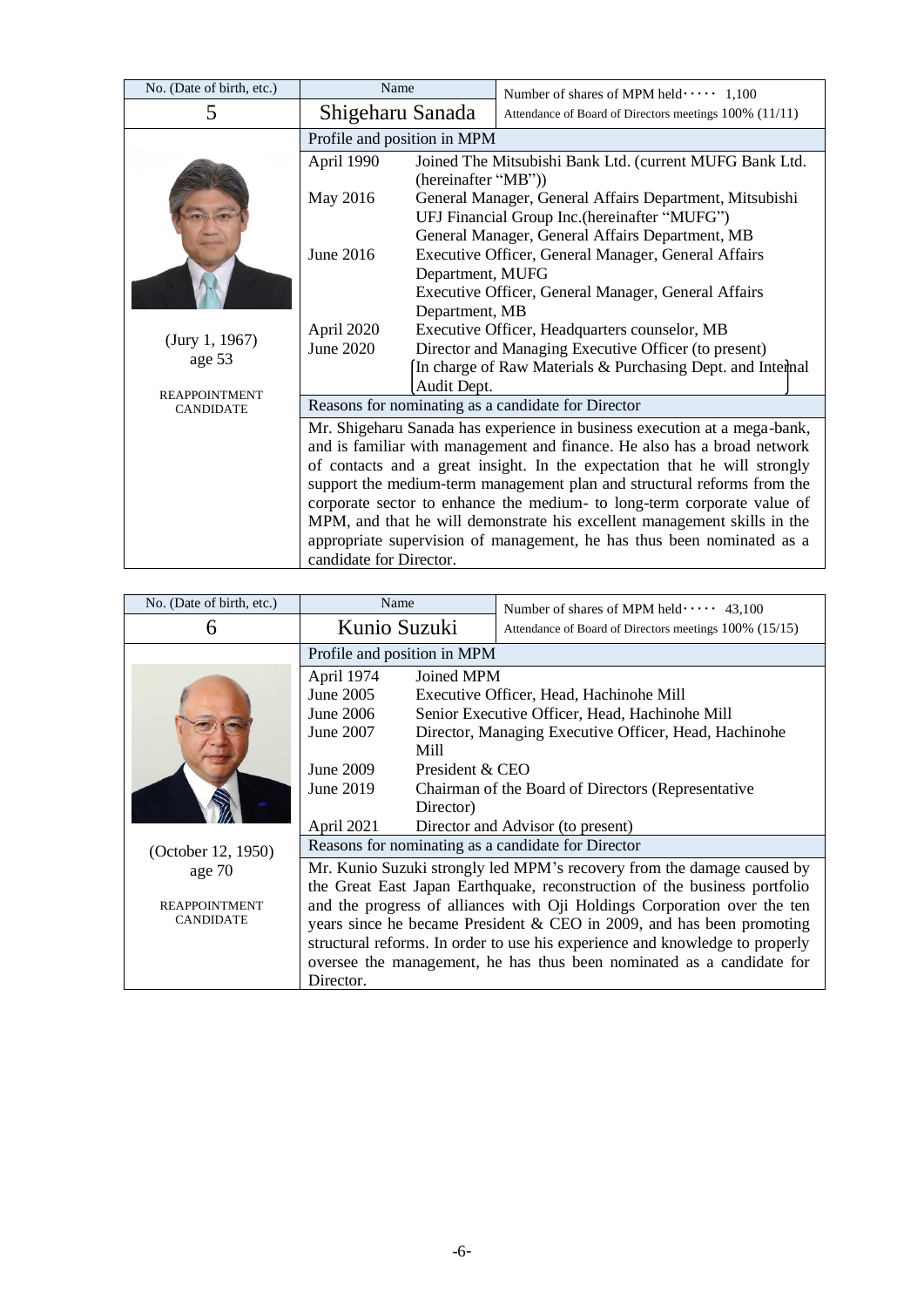| No. (Date of birth, etc.)                | Name                                                                            |            | Number of shares of MPM held  0                                                                   |
|------------------------------------------|---------------------------------------------------------------------------------|------------|---------------------------------------------------------------------------------------------------|
|                                          | Somitsu Takehara                                                                |            | Attendance of Board of Directors meetings 100% (15/15)                                            |
|                                          | Profile and position in MPM                                                     |            |                                                                                                   |
|                                          | January 1977                                                                    |            | Joined Peat Marwick Mitchell & Company                                                            |
|                                          | December 1981                                                                   |            | Joined Coopers & Lybrand                                                                          |
|                                          | <b>July 2000</b>                                                                |            | General Manager, Transaction Service Division,                                                    |
|                                          |                                                                                 | ChuoAoyama |                                                                                                   |
|                                          | April 2005                                                                      |            | Representative Director, ZECOO Partners Inc.                                                      |
|                                          | June 2005                                                                       |            | Outside Director, CDG Co., Ltd.                                                                   |
|                                          | February 2007                                                                   |            | Outside Director, S-Pool, Inc.                                                                    |
|                                          | <b>June 2014</b>                                                                |            | Outside Audit & Supervisory Board Member, EDION                                                   |
|                                          |                                                                                 |            | Corporation (to present)                                                                          |
| (April 1, 1952)                          | April 2015                                                                      |            | Concurrently Appointed Lecturer, Graduate School of<br>Professional Accountancy, Meiji University |
| age 69                                   | June 2015                                                                       |            | Outside Director, GENKI SUSHI Co., Ltd. (to present)                                              |
|                                          | June 2016                                                                       |            | Outside Director, MPM (to present)                                                                |
| <b>REAPPOINTMENT</b><br><b>CANDIDATE</b> | November 2017                                                                   |            | Director & Chairman, ZECOO Partners Inc. (to present)                                             |
|                                          | October 2018                                                                    |            | Outside Director, Shinmei Holdings Co., Ltd                                                       |
| <b>OUTSIDE DIRECTOR</b>                  | June 2020                                                                       |            | Outside Director, TOKYO BROADCASTING SYSTEM                                                       |
| <b>CANDIDATE</b>                         |                                                                                 |            | HOLDINGS, INC. (current TBS HOLDINGS, INC.) (to                                                   |
| <b>INDEPENDENT DIRECTOR</b>              |                                                                                 | present)   |                                                                                                   |
| <b>CANDIDATE</b>                         |                                                                                 |            | Important positions concurrently held at other companies, etc.                                    |
|                                          | Representative Director, ZECOO Partners Inc.                                    |            |                                                                                                   |
|                                          | Outside Audit & Supervisory Board Member, EDION Corporation                     |            |                                                                                                   |
|                                          | Outside Director, GENKI SUSHI Co., Ltd.                                         |            |                                                                                                   |
|                                          | Outside Director, TBS HOLDINGS, INC.                                            |            |                                                                                                   |
|                                          |                                                                                 |            | Reasons for nominating as a candidate for Outside Director and expected                           |
|                                          | roles, etc.                                                                     |            |                                                                                                   |
|                                          |                                                                                 |            | Mr. Somitsu Takehara has expertise in finance and accounting as a certified                       |
|                                          |                                                                                 |            | public accountant. He is a corporate manager of ZECOO Partners Inc., and                          |
|                                          |                                                                                 |            | has a wealth of experience of management consulting business and great                            |
|                                          |                                                                                 |            | insight into corporate management. He is expected to contribute to corporate                      |
|                                          |                                                                                 |            | governance reinforcement by making the most of his experience and                                 |
|                                          |                                                                                 |            | providing advice over the overall management, MPM also has large                                  |
|                                          | expectations for his supervisory function for the determination of important    |            |                                                                                                   |
|                                          | business operations and execution from an independent viewpoint as an           |            |                                                                                                   |
|                                          | Outside Director. He has thus been nominated as a candidate for Director. If    |            |                                                                                                   |
|                                          | he is elected, he will be involved in the selection of candidates for the MPM's |            |                                                                                                   |
|                                          | Board of Directors and decisions on executive compensation and other            |            |                                                                                                   |
|                                          | matters from an independent standpoint as a member of the Nomination and        |            |                                                                                                   |
|                                          | Remuneration Committee.                                                         |            |                                                                                                   |
|                                          |                                                                                 |            |                                                                                                   |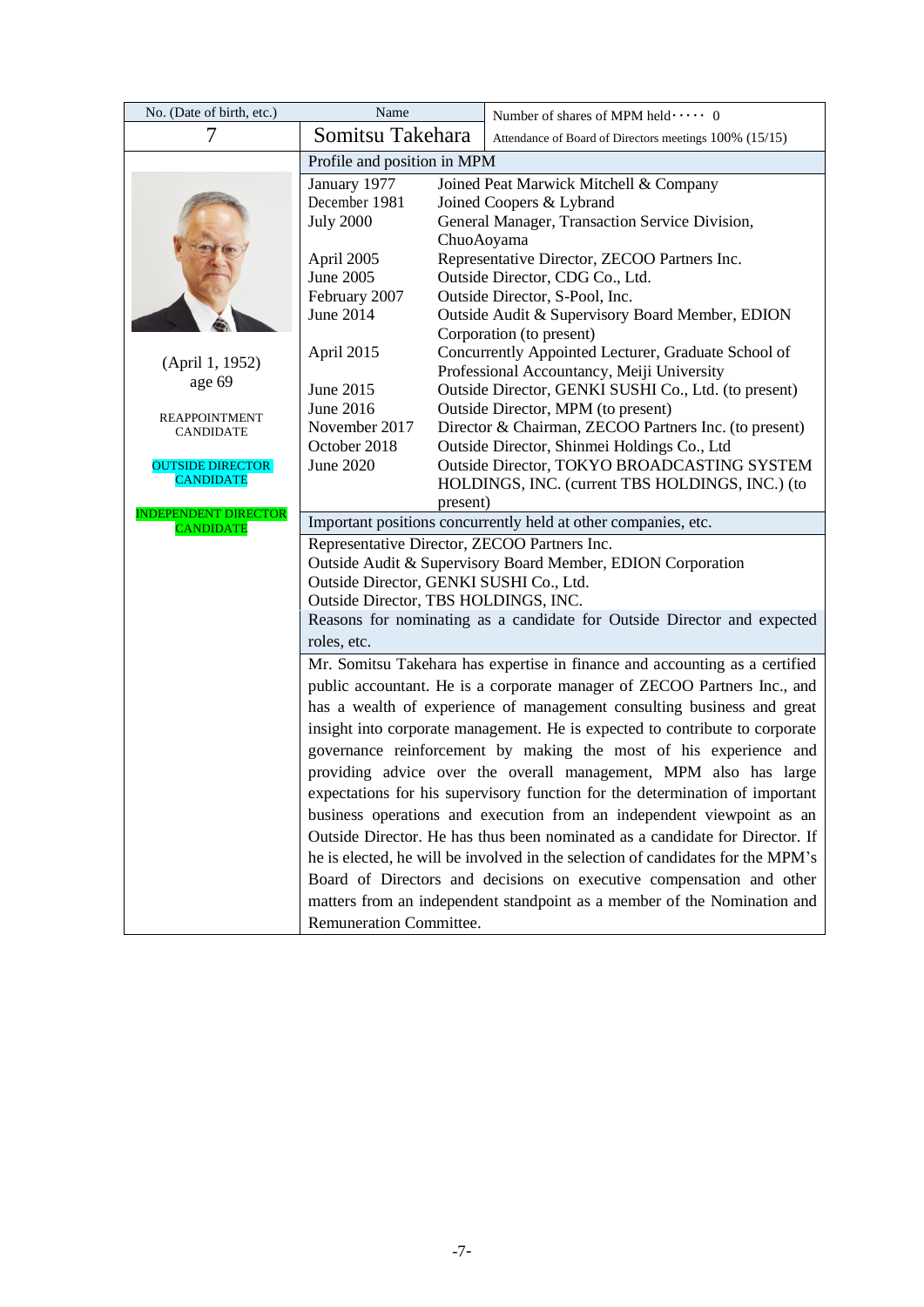| No. (Date of birth, etc.)                       | Name                                                                         |                             | Number of shares of MPM held  0                                              |  |  |
|-------------------------------------------------|------------------------------------------------------------------------------|-----------------------------|------------------------------------------------------------------------------|--|--|
| 8                                               | Yoshihiro Kataoka                                                            |                             | Attendance of Board of Directors meetings 100% (15/15)                       |  |  |
|                                                 |                                                                              | Profile and position in MPM |                                                                              |  |  |
|                                                 | April 1980                                                                   |                             | Registered as an attorney-at-law                                             |  |  |
|                                                 | April 1983                                                                   |                             | Hosoda and Kataoka Low Office                                                |  |  |
|                                                 | September 1984                                                               |                             | Chief, Yoshihiro Kataoka Low Office                                          |  |  |
|                                                 | <b>June 1990</b>                                                             |                             | Partner Chief, Kataoka & Kobayashi Lpc. (to present)                         |  |  |
|                                                 | April 2007                                                                   |                             | Visiting Professor, Chuo Law School (to present)                             |  |  |
|                                                 | June 2010                                                                    |                             | Supervisor, Comforia Residential REIT, Inc.                                  |  |  |
|                                                 | June 2011                                                                    |                             | Outside Audit & Supervisory Board Member, The Higo                           |  |  |
|                                                 |                                                                              |                             | Bank, Ltd. (to present)                                                      |  |  |
|                                                 | March 2013                                                                   |                             | Outside Audit & Supervisory Board Member, Silis                              |  |  |
| (July 30, 1954)                                 |                                                                              |                             | Holdings Co., Ltd. (current Silis Co.)                                       |  |  |
| age 66                                          | April 2014                                                                   |                             | Outside Audit & Supervisory Board Member, Casa Inc.                          |  |  |
|                                                 | June 2019                                                                    |                             | Outside Director, MPM (to present)                                           |  |  |
| <b>REAPPOINTMENT</b>                            | Important positions concurrently held at other companies, etc.               |                             |                                                                              |  |  |
| <b>CANDIDATE</b>                                | Partner Chief, Kataoka & Kobayashi Lpc.                                      |                             |                                                                              |  |  |
| <b>OUTSIDE DIRECTOR</b>                         |                                                                              |                             | Outside Audit & Supervisory Board Member, The Higo Bank, Ltd.                |  |  |
| <b>CANDIDATE</b>                                | Visiting Professor, Chuo Law School                                          |                             |                                                                              |  |  |
|                                                 |                                                                              |                             | Reasons for nominating as a candidate for Outside Director and expected      |  |  |
| <b>INDEPENDENT DIRECTOR</b><br><b>CANDIDATE</b> | roles, etc.                                                                  |                             |                                                                              |  |  |
|                                                 |                                                                              |                             | Mr. Yoshihiro Kataoka has legal expertise as a lawyer and many years of      |  |  |
|                                                 |                                                                              |                             | experience in corporate legal affairs, and has sufficient insight to oversee |  |  |
|                                                 |                                                                              |                             | corporate management. Corporate governance is expected to be strengthened    |  |  |
|                                                 |                                                                              |                             | through recommendations to the overall management of MPM. As an Outside      |  |  |
|                                                 | Director, he is expected to play a role in determining important matters and |                             |                                                                              |  |  |
|                                                 | supervising business execution from an independent position. He has thus     |                             |                                                                              |  |  |
|                                                 | been nominated as a candidate for Director. If he is elected, he will be     |                             |                                                                              |  |  |
|                                                 | involved in the selection of candidates for the MPM's Board of Directors and |                             |                                                                              |  |  |
|                                                 | decisions on executive compensation and other matters from an independent    |                             |                                                                              |  |  |
|                                                 |                                                                              |                             | standpoint as a member of the Nomination and Remuneration Committee.         |  |  |

Notes:

- 1. No conflict of interests exists between MPM and each candidate.
- 2. Directors and Officers Liability Insurance (D&O Insurance) Agreement
- MPM has entered into a D&O Insurance Agreement with an insurance company, naming the MPM's Directors as the insured. The D&O insurance policy is designed to cover damages that may arise due to the insured assuming responsibility for the performance of their duties or receiving claims related to the pursuit of such responsibility. All of the candidates for the position of Director is scheduled to be insured under this D&O Insurance policy if they are all appointed as Directors. The contract is scheduled to be renewed in March 2022.
- 3. Mr. Somitsu Takehara and Mr. Yoshihiro Kataoka are candidates for Outside Director.
	- (1) Limitation of Liability Agreement MPM has entered into a Limitation of Liability Agreement with Mr. Somitsu Takehara and Mr. Yoshihiro Kataoka. The agreements set forth provisions on limiting their liability pursuant to Article 427 Paragraph 1 of the Companies Act. Based on these agreements, liability for compensation for damages under Article 423 Paragraph 1 shall be limited to 10 million yen or the minimum amount stipulated by law, whichever is greater.
	- (2) Independent Director MPM has notified the Tokyo Stock Exchange of Mr. Somitsu Takehara and Mr. Yoshihiro Kataoka as Independent Directors. (Reasons for notification as Independent Director) Mr. Somitsu Takehara and Mr. Yoshihiro Kataoka meet the Independence Criteria of the MPM's Independent Directors. In consideration of this and the expertise that they have, MPM has appointed them as Independent Directors.
	- (3) Terms as Outside Director Mr. Somitsu Takehara will have served as Outside Director for five (5) years, and Mr. Yoshihiro Kataoka, for two (2) years, at the close of this Ordinary General Meeting of Shareholders.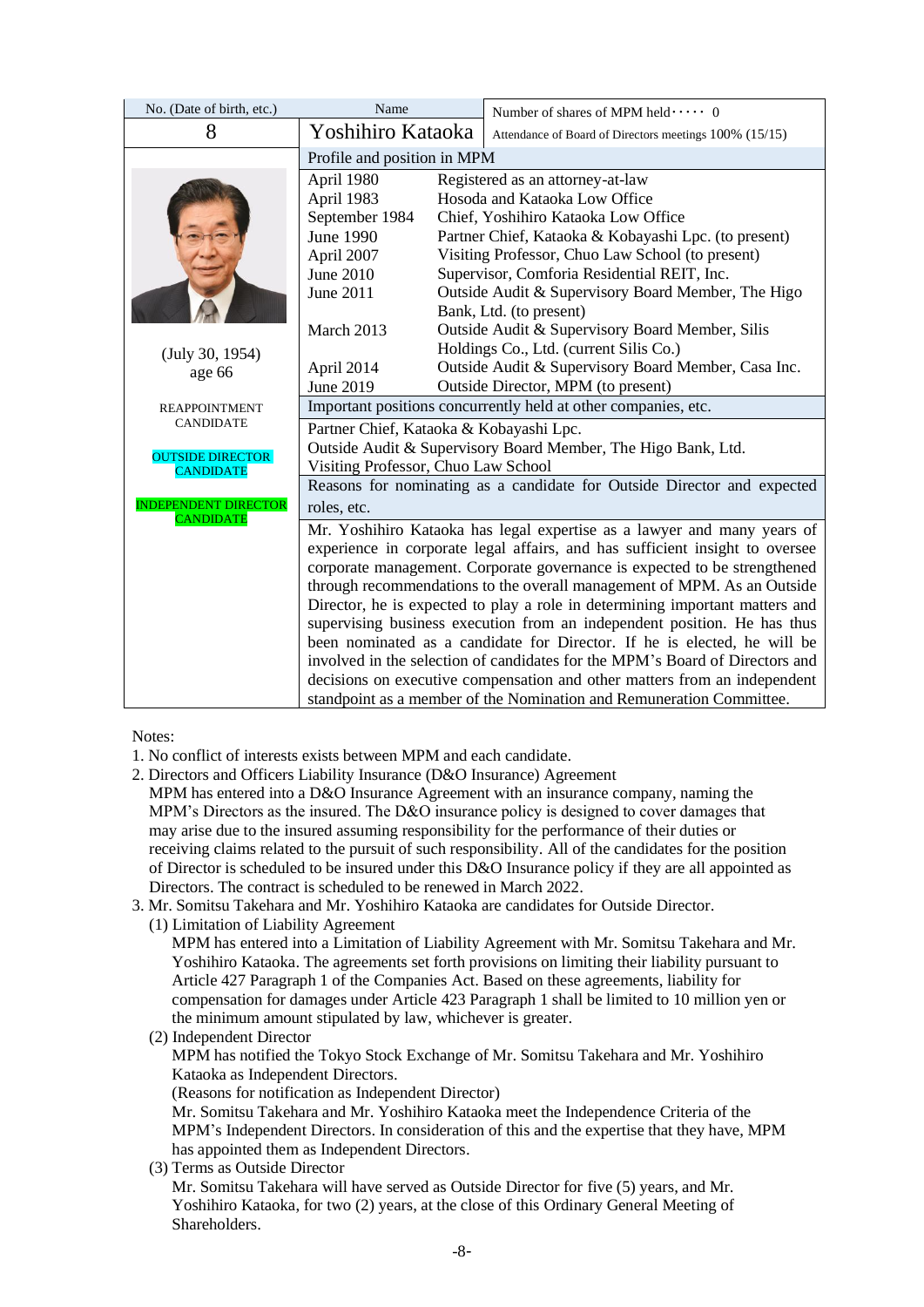# **Proposal No. 2: Election of One (1) Substitute Director**

MPM proposes the election of one (1) substitute Director to fill the vacancy of Mr. Yoshihiro Kataoka in the event that Proposal No. 1 "Election of Eight (8) Directors" is approved as proposed, and the number of Independent Outside Directors falls below the two (2) Directors required by the Corporate Governance Code.

| Date of birth, etc. | Name                                                                           |                                                |  |  |
|---------------------|--------------------------------------------------------------------------------|------------------------------------------------|--|--|
|                     | Akihiko Kobayashi                                                              | Number of shares of MPM held  0                |  |  |
|                     |                                                                                |                                                |  |  |
|                     | Profile and position in MPM                                                    |                                                |  |  |
|                     | April 1986                                                                     | Registered as an attorney-at-law               |  |  |
|                     |                                                                                | Yoshihiro Kataoka Low Office                   |  |  |
|                     | June 1990                                                                      | Partner, Kataoka & Kobayashi Lpc. (to present) |  |  |
|                     | May 2015                                                                       | Outside Director, TAKEUCHI MFG. CO., LTD. (to  |  |  |
|                     | present)                                                                       |                                                |  |  |
|                     | April 2016                                                                     | Professor, Chuo Law School (to present)        |  |  |
|                     |                                                                                |                                                |  |  |
|                     | Important positions concurrently held at other companies, etc.                 |                                                |  |  |
|                     | Partner, Kataoka & Kobayashi Lpc.                                              |                                                |  |  |
| (November 29, 1959) | Outside Director, TAKEUCHI MFG. CO., LTD.                                      |                                                |  |  |
| age 61              | Professor, Chuo Law School                                                     |                                                |  |  |
|                     | Reasons for nominating as a candidate for substitute Director                  |                                                |  |  |
|                     | Mr. Akihiko Kobayashi has legal expertise as a lawyer and many years of        |                                                |  |  |
|                     | experience in corporate legal affairs, and has sufficient insight to oversee   |                                                |  |  |
|                     | corporate management. When he became an Outside Director, he is expected       |                                                |  |  |
|                     | to play a role in determining important matters and supervising business       |                                                |  |  |
|                     | execution from an independent position. He has thus been nominated as a        |                                                |  |  |
|                     | candidate for substitute Director. If he is appointed as a substitute Director |                                                |  |  |
|                     | and assumes office as a Director, he will be involved in the selection of      |                                                |  |  |
|                     | candidates for the MPM's Board of Directors and decisions on executive         |                                                |  |  |
|                     | compensation and other matters from an independent standpoint as a member      |                                                |  |  |
|                     | of the Nomination and Remuneration Committee.                                  |                                                |  |  |

Notes:

- 1. No conflict of interests exists between MPM and Mr. Akihiko Kobayashi.
- 2. Directors and Officers Liability Insurance (D&O Insurance) Agreement
- MPM has entered into a D&O Insurance Agreement with an insurance company, naming the MPM's Directors as the insured. The D&O insurance policy is designed to cover damages that may arise due to the insured assuming responsibility for the performance of their duties or receiving claims related to the pursuit of such responsibility. The candidate is scheduled to be insured under this D&O Insurance policy if he is appointed as a substitute Director and assumes office as a Director. The contract is scheduled to be renewed in March 2022.
- 3. Mr. Akihiko Kobayashi is a candidate for Outside Director
- (1) Limitation of Liability Agreement
	- If Mr. Akihiko Kobayashi is appointed as a substitute Director and assumes office as Director, MPM will conclude a Limitation of Liability Agreement with him, limiting his liability pursuant to Article 427 Paragraph 1 of the Companies Act. Based on this agreement, liability for compensation for damages under Article 423 Paragraph 1 shall be limited to 10 million yen or the minimum amount stipulated by law, whichever is greater.
- (2) Independent Director

MPM will notify the Tokyo Stock Exchange of Mr. Akihiko Kobayashi as an Independent Director.

(Reasons for notification as Independent Director)

Mr. Akihiko Kobayashi meets the Independence Criteria of MPM's Independent Directors. In consideration of this and the expertise that he has, MPM will appoint him as an Independent Director.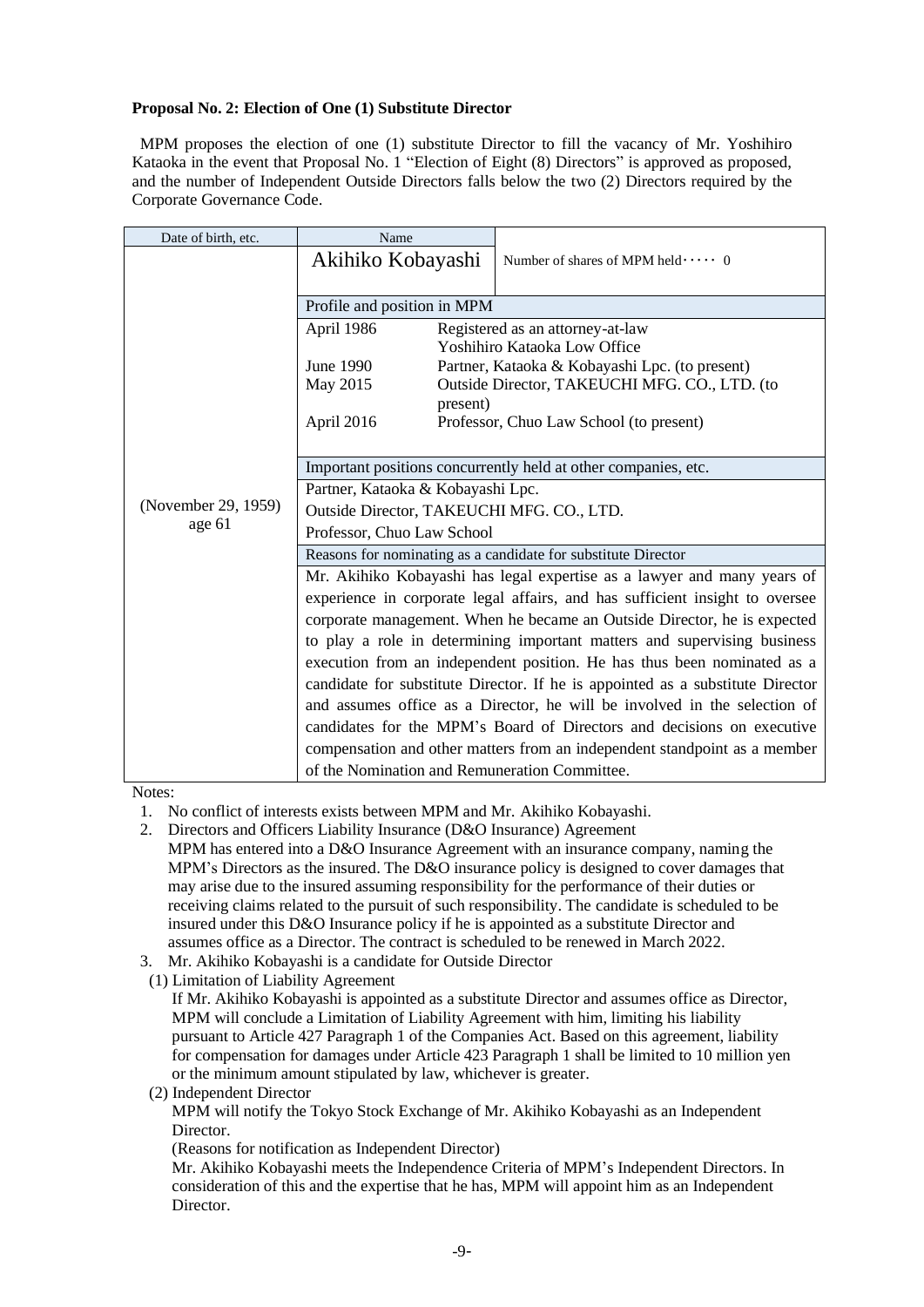## **Proposal No. 3: Election of One (1) Audit & Supervisory Board Member**

The term of office of Audit & Supervisory Board Member Mr. Takayuki Nakasato will expire as of the close of this Ordinary General Meeting of Shareholders. Consequently, we hereby propose that one (1) Outside Audit Supervisory Board Member be elected.

The consent of the Audit & Supervisory Board has been obtained for this proposal.

The selection of the candidate is carried out according to the requirements and the nomination procedures listed in "MPM Basic Policies on Corporate Governance"(\*).

(\*) For your reference, the relevant provisions of "MPM Basic Policies on Corporate Governance" pertaining to Audit & Supervisory Board Members are listed below:

(Audit & Supervisory Board Member Qualification and Nomination Procedures)

- Article 20. The post of MPM's Audit & Supervisory Board Member shall be filled by a person who has integrity, insights, abilities and a wealth of experience, etc., has an elevated sense of ethics and is able to adequately deliver audits of the group's corporate management by ensuring their independence from executives and maintaining a fair and impartial attitude.
- 2. The post of at least one of MPM's Audit & Supervisory Board Members shall be filled by a person who has appropriate knowledge in the areas of finances and accounting.
- 3. The independence of an outside Audit & Supervisory Board Member shall be judged based on the Independence Criteria in the Appendix.
- 4. A decision on any Audit & Supervisory Board Member candidate nomination, including any substitute Audit & Supervisory Board Member, shall be made by the Board of Directors in light of the preceding three paragraphs after seeking and receiving advice from the Nomination and Remuneration Committee.

| Number of shares of MPM held  0                                                                                      |                                                                                                                                             |  |  |
|----------------------------------------------------------------------------------------------------------------------|---------------------------------------------------------------------------------------------------------------------------------------------|--|--|
| Satoshi Takizawa                                                                                                     |                                                                                                                                             |  |  |
| Profile and position in MPM                                                                                          |                                                                                                                                             |  |  |
| April 1984<br>Joined Mitsubishi Trust and Banking (current Mitsubishi<br>UFJ Trust and Banking (hereinafter "MUTB")) |                                                                                                                                             |  |  |
| June 2010<br>Executive Officer and General Manager of Financial                                                      |                                                                                                                                             |  |  |
| Planning Department, Mitsubishi UFJ Financial Group,<br>Inc. and Executive Officer, MUTB                             |                                                                                                                                             |  |  |
| June 2012<br>Executive Officer, General Manager, Corporate Planning<br>Dept., MUTB                                   |                                                                                                                                             |  |  |
| June 2013<br>Managing Executive Officer, MUTB                                                                        |                                                                                                                                             |  |  |
| June 2016<br>Senior Executive Officer, MUTB                                                                          |                                                                                                                                             |  |  |
| President and Chief Executive Officer, Mitsubishi UFJ<br>April 2019                                                  |                                                                                                                                             |  |  |
| Trust Business Co., Ltd. (to present)                                                                                |                                                                                                                                             |  |  |
| (June 21, 1961)                                                                                                      | Important positions concurrently held at other companies, etc.<br>President and Chief Executive Officer, Mitsubishi UFJ Trust Business Co., |  |  |
| age 60                                                                                                               |                                                                                                                                             |  |  |
| Ltd.<br><b>NEW CANDIDATE</b>                                                                                         |                                                                                                                                             |  |  |
| Reasons for nominating as a candidate for Audit & Supervisory Board Member<br><b>OUTSIDE AUDIT &amp;</b>             |                                                                                                                                             |  |  |
| <b>SUPERVISORY BOARD</b>                                                                                             | Mr. Satoshi Takizawa served as Senior Executive Officer of a major trust                                                                    |  |  |
| <b>MEMBER CANDIDATE</b><br>bank and has expertise in finance and accounting as well as a wealth of                   |                                                                                                                                             |  |  |
| <b>INDEPENDENT AUDIT &amp;</b><br>experience in corporate management. He has thus been nominated as a                |                                                                                                                                             |  |  |
| <b>SUPERVISORY BOARD</b><br>candidate for Outside Audit & Supervisory Board Member in the<br><b>MEMBER CANDIDATE</b> |                                                                                                                                             |  |  |
| expectation that he will utilize his experience and perform an appropriate                                           |                                                                                                                                             |  |  |
| and effective auditing function on the MPM's management from an                                                      |                                                                                                                                             |  |  |
| independent standpoint.                                                                                              |                                                                                                                                             |  |  |

The candidate is as follows:

Notes:

- 1. No conflict of interests exists between MPM and Mr. Satoshi Takizawa.
- 2. Directors and Officers Liability Insurance (D&O Insurance) Agreement
- MPM has entered into a D&O Insurance Agreement with an insurance company, naming the MPM's Audit & Supervisory Board Members as the insured. The D&O insurance policy is designed to cover damages that may arise due to the insured assuming responsibility for the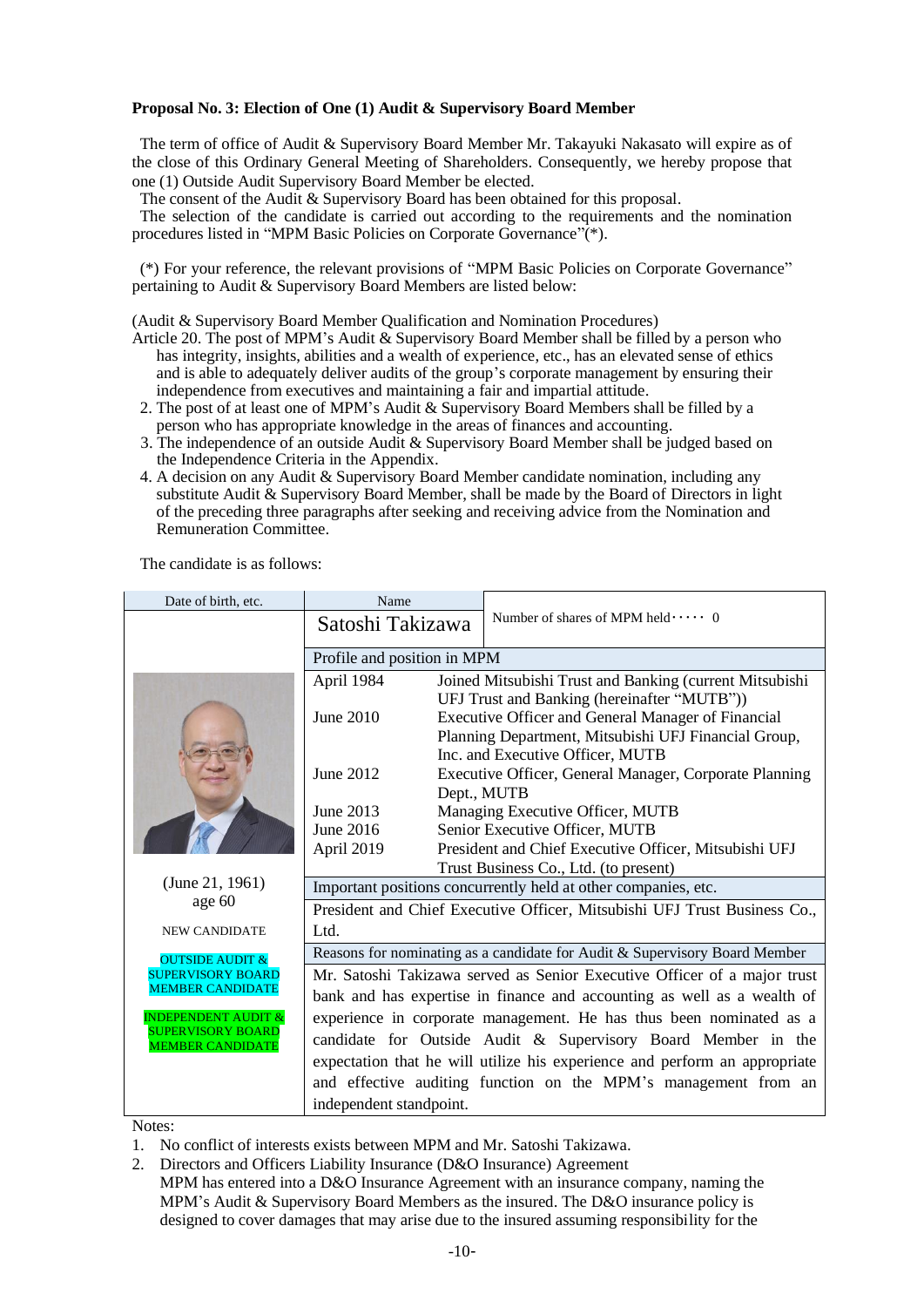performance of their duties or receiving claims related to the pursuit of such responsibility. The candidate for Audit & Supervisory Board Member is scheduled to be insured under this D&O Insurance policy if he is appointed as an Audit & Supervisory Board Member. The contract is scheduled to be renewed in March 2022.

- 3. Mr. Satoshi Takizawa is a candidate for Outside Audit & Supervisory Board Member.
	- (1) Limitation of Liability Agreement MPM will conclude a Limitation of Liability Agreement with Mr. Satoshi Takizawa, limiting his liability pursuant to Article 427 Paragraph 1 of the Companies Act. Based on this agreement, liability for compensation for damages under Article 423 Paragraph 1 shall be limited to 10 million yen or the minimum amount stipulated by law, whichever is greater.

## (2) Independent Audit & Supervisory Board Member MPM has notified the Tokyo Stock Exchange of Mr. Satoshi Takizawa as an Independent Audit & Supervisory Board Member. (Reasons for notification as Independent Audit & Supervisory Board Member) Mr. Satoshi Takizawa meets the Independence Criteria of MPM's Independent Audit & Supervisory Board Members. In consideration of this and the expertise that he has, MPM has appointed him as an Independent Audit & Supervisory Board Member.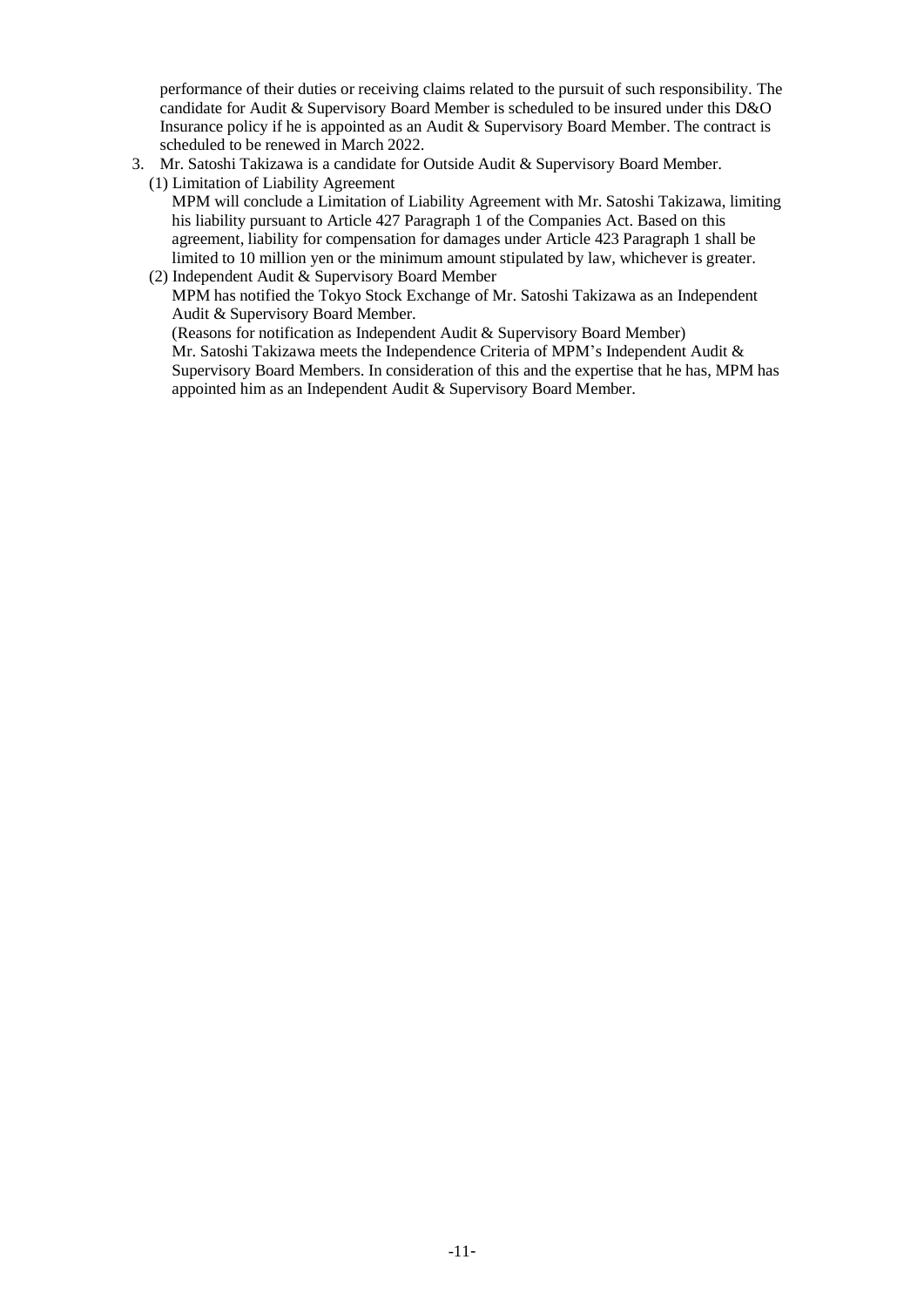# **Proposal No. 4: Election of One (1) Substitute Audit & Supervisory Board Member**

In case of the number of incumbent Audit & Supervisory Board Members becomes less than that required by laws and ordinances, pursuant to the provisions of Article 329, Paragraph 3 of the Companies Act, we propose that one (1) substitute Audit & Supervisory Board Member be elected. Mr. Kenji Oka is to be elected as a substitute of Mr. Koichi Nakayama, Full-time Audit &

Supervisory Board Member.

The consent of the Audit & Supervisory Board has been obtained for this proposal.

The candidate is as follows:

| Date of birth, etc.       | Name                                                                                                                                                             |                                                      |  |
|---------------------------|------------------------------------------------------------------------------------------------------------------------------------------------------------------|------------------------------------------------------|--|
|                           | Kenji Oka                                                                                                                                                        | Number of shares of MPM held $\cdots$ 1,900          |  |
|                           | Profile and position in MPM                                                                                                                                      |                                                      |  |
|                           | April 1978                                                                                                                                                       | Joined MPM                                           |  |
|                           | January 2007                                                                                                                                                     | Head of Kitakami Business Unit                       |  |
|                           | January 2009                                                                                                                                                     | General Manager, Photo & Base Paper Department,      |  |
|                           |                                                                                                                                                                  | Digital Imaging Division                             |  |
|                           | January 2010                                                                                                                                                     | Deputy General Manager, Kitakami Division, Imaging & |  |
| (June 6, 1955)            |                                                                                                                                                                  | Development Company                                  |  |
|                           | June $2011$                                                                                                                                                      | Audit & Supervisory Board Member (Full-time)         |  |
| age 66                    | June 2019<br>Retired                                                                                                                                             |                                                      |  |
|                           | Reasons for nominating as a candidate for substitute Audit & Supervisory Board Member<br>Mr. Kenji Oka served as a full-time Audit & Supervisory Board Member of |                                                      |  |
|                           |                                                                                                                                                                  |                                                      |  |
|                           | MPM for eight years from June 2011 to June 2019. In the event that an                                                                                            |                                                      |  |
|                           | incumbent Audit & Supervisory Board Member should have an accident,                                                                                              |                                                      |  |
|                           | Mr. Oka is expected to be able to quickly replace that person and take over                                                                                      |                                                      |  |
|                           | the auditing duties. He has thus been nominated as a substitute Audit $\&$                                                                                       |                                                      |  |
| Supervisory Board Member. |                                                                                                                                                                  |                                                      |  |

Notes:

- 1. No conflict of interests exists between MPM and Mr. Kenji Oka.
- 2. Directors and Officers Liability Insurance (D&O Insurance) Agreement

MPM has entered into a D&O Insurance Agreement with an insurance company, naming the MPM's Audit & Supervisory Board Members as the insured. The D&O insurance policy is designed to cover damages that may arise due to the insured assuming responsibility for the performance of their duties or receiving claims related to the pursuit of such responsibility. The candidate for substitute Audit & Supervisory Board Member is scheduled to be insured under this D&O Insurance policy if he is appointed as an Audit & Supervisory Board Member. The contract is scheduled to be renewed in March 2022.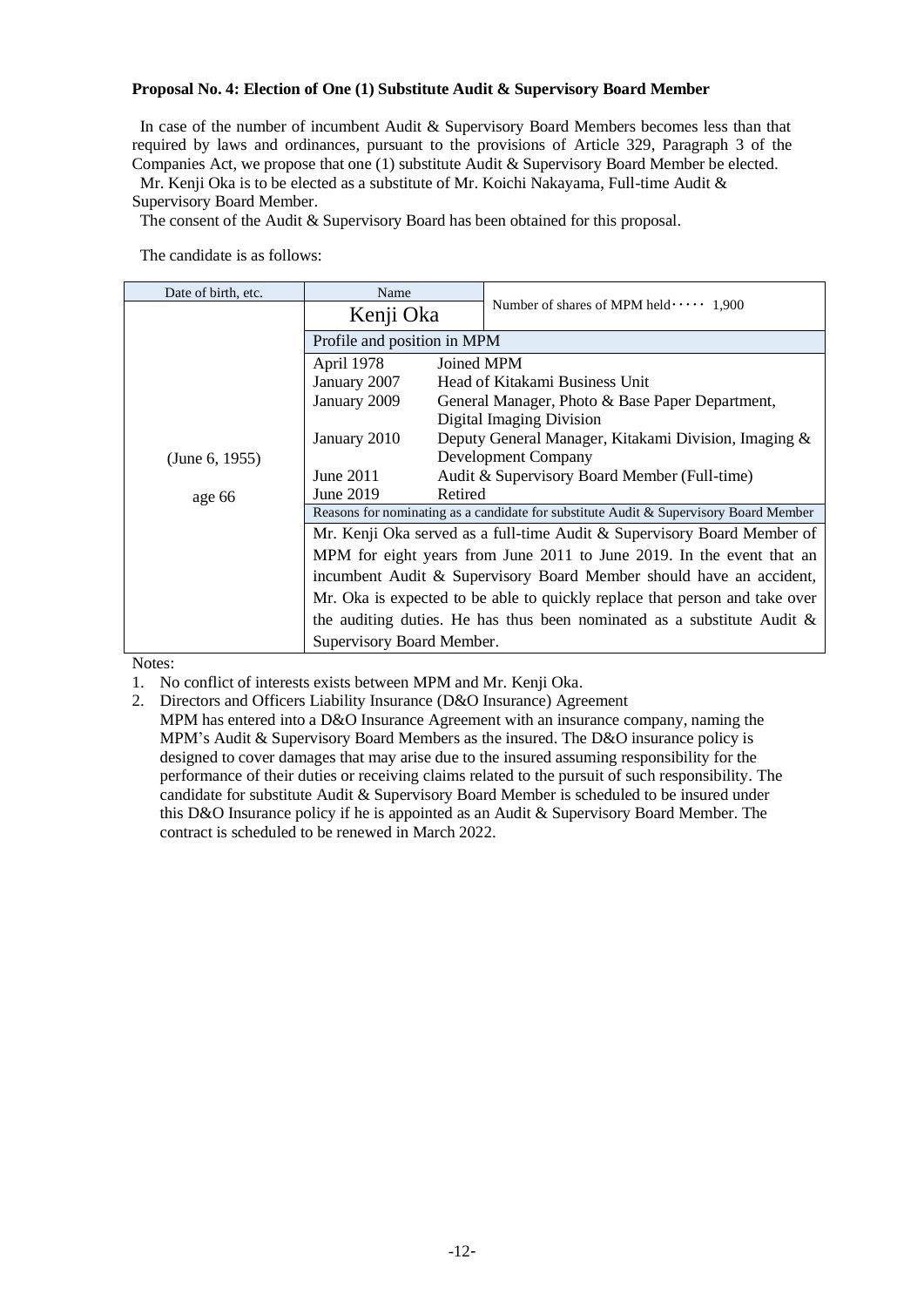#### **Proposal No. 5: Revision of the Amount of Remunerations for Directors**

The current amount of remunerations for Directors was approved at the 123rd Ordinary General Meeting of Shareholders held on June 29, 1988 as "not exceeding 40 million yen per month," excluding employee's salary for Directors who also serve as employees. Taking into consideration the change in the number and composition of Directors, and the fact that performance-linked stock-based compensation will be introduced for Directors if Proposal No. 6 is approved at this Ordinary General Meeting of Shareholders, MPM proposes to revise the amount of remunerations, for Directors to "280 million yen or less per annum" by changing the total amount of remuneration from monthly to annual and reviewing the framework of the total amount of remuneration in order to ensure appropriate payment of remuneration.

The current number of Directors is ten (10) (including two (2) Outside Directors). If Proposal 1, "Election of Eight (8) Directors," is approved as proposed, the number of Directors will be eight (8) (including two (2) Outside Directors).

This revision of the amount of remuneration is to be reviewed in consideration of the circumstances described above, and the Nomination and Remuneration Committee of MPM has expressed the opinion that the revision is appropriate and in line with the policy for determining the content of remunerations for each individual Director resolved at the Board of Directors meeting. MPM believes that the content of this proposal is appropriate.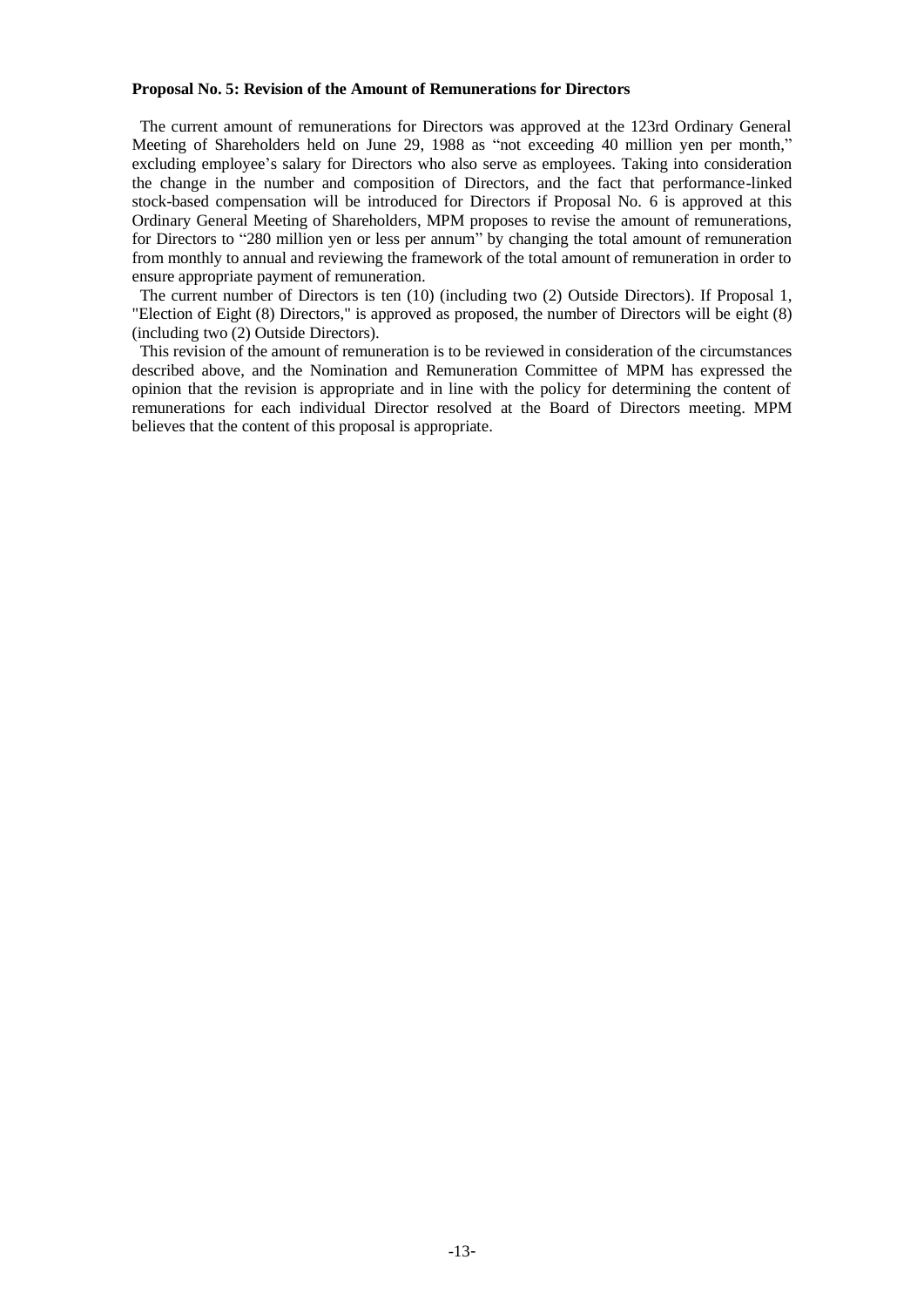## **Proposal No. 6: Determination of the Amount and Details of Performance-linked Stock-based Compensation to Directors and Officers**

MPM is seeking the approval of its shareholders for the introduction of a new performance-linked stock compensation plan (the "Plan") for Directors and Executive Officers (Excluding Outside Directors, Part-time Directors and non-residents in Japan) (Hereinafter collectively referred to as "Directors, etc.").

MPM believes that the introduction of the Plan is appropriate because it aims to clarify the linkage between the remuneration of Directors, etc. and the value of MPM's shares, to raise awareness of their contribution to the improvement of MPM's medium- to long-term business performance and increase in corporate value, and to promote the sharing of interests with shareholders. MPM believes that the maximum amount of money to be contributed by MPM is reasonable in comparison with the economic environment, market trends, and the levels of other companies, and that it is necessary, appropriate, and adequate to secure and retain excellent human resources. MPM has also received a report to that effect from the Nomination and Remuneration Committee of MPM.

This proposal proposes that stock-based compensation be paid to Directors, etc., separately from the maximum amount of compensation for Directors (including Outside Directors, Part-time Directors and non-residents in Japan) that will be 280 million yen per year if Proposal No. 5, "Revision of the Amount of Remunerations for Directors," is approved and adopted as proposed (however, this does not include the salary for employees of Directors who also serve as employees).

The number of Directors subject to the Plan will be five (5) if Proposal No. 1, "Election of Eight (8) Directors," is approved and adopted as proposed. As mentioned above, the Plan also covers executive officers (at present, there are 10 executive officers who do not concurrently serve as directors subject to the Plan), and the compensation under the Plan includes compensation to executive officers. In light of the possibility that those executive officers may be newly appointed as directors during the subject period (as defined in (2) below), MPM proposes the amount and details of the overall compensation under the Plan as compensation for Directors, etc.

Amount and details of remunerations under the Plan

## (1) Outline of the Plan

The Plan is a stock-based compensation plan under which a trust established by MPM acquires shares of MPM using the amount of remuneration for Directors, etc. contributed by MPM as the source of funds, and delivers shares of MPM and cash equivalent to the amount of the conversion price of shares of MPM (hereinafter referred to as the "MPM's shares, etc.") to Directors, etc. through the trust. (For details, please refer to (2) and subsequent sections below.

| (i)<br>Eligible Directors to<br>be provided MPM's<br>shares, etc. under the<br>Plan                                   | Directors and Executive Officers of MPM (excluding<br>Outside Directors, Part-time Directors and non-residents in<br>Japan)                                                                                                                                                                                                                            |  |
|-----------------------------------------------------------------------------------------------------------------------|--------------------------------------------------------------------------------------------------------------------------------------------------------------------------------------------------------------------------------------------------------------------------------------------------------------------------------------------------------|--|
| (ii)<br>Impact that share of MPM subject to the Plan have on the total issued shares                                  |                                                                                                                                                                                                                                                                                                                                                        |  |
| Upper limit of contributions by<br>MPM (as $per(2)$ below)                                                            | • Total of 450 million yen for the three fiscal years.<br>• However, for the initial coverage period starting from this<br>fiscal year, 150 million yen will be covered for one fiscal<br>year.                                                                                                                                                        |  |
| Upper limit of the number of<br>shares of MPM to be delivered<br>to Directors, etc. (as per $(2)$<br>and $(3)$ below) | • The upper limit of number of points (number of shares) to<br>be granted to Directors, etc. per year is 600,000 points.<br>• The ratio of the number of the shares of MPM<br>corresponding to the above upper limit number of points<br>to be granted to Directors, etc. per year to the total<br>number of the shares of MPM issued (after deducting |  |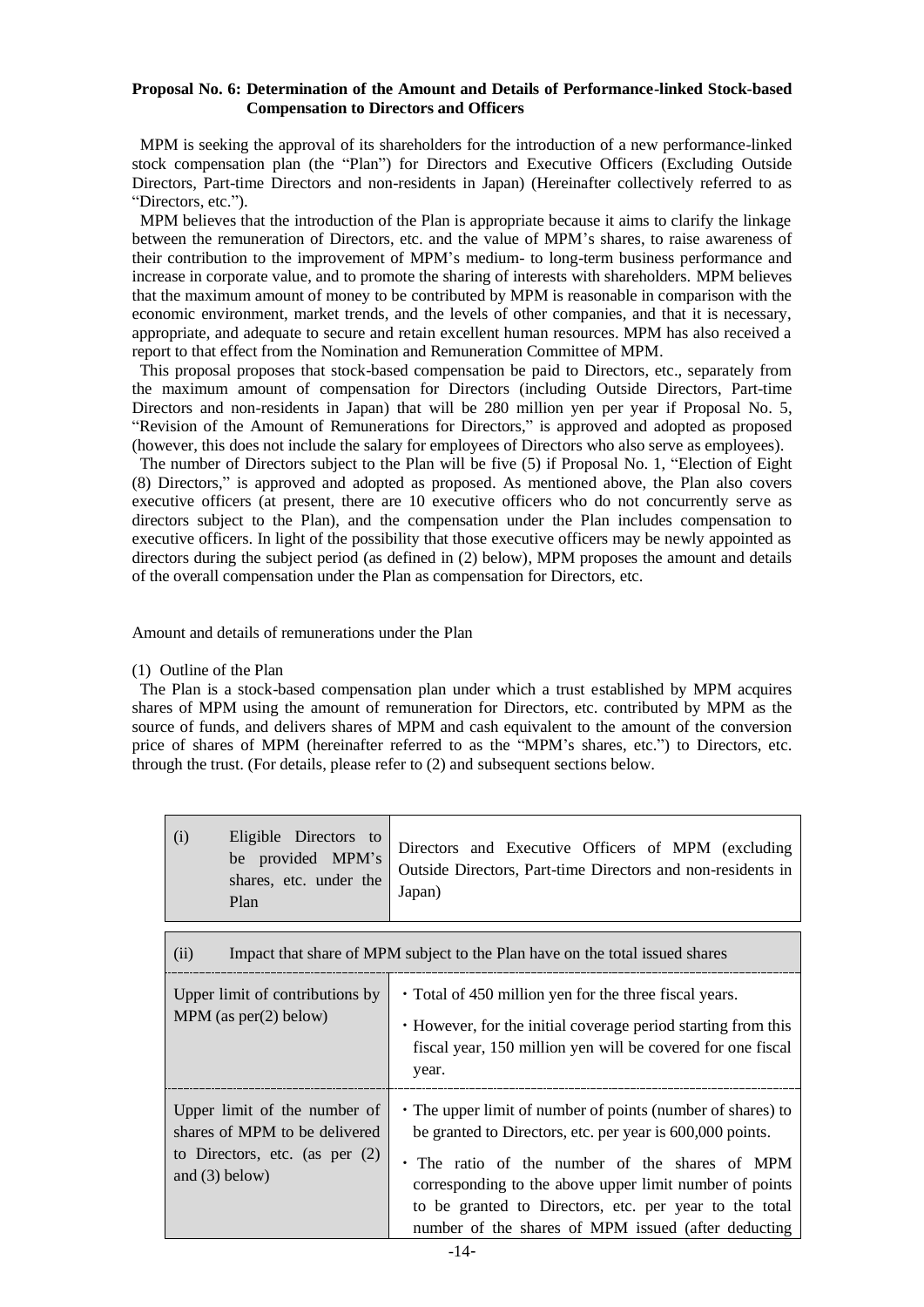|       |                                                                                          | treasury stock as of March 31, 2021) is approximately<br>1.3%.<br>• The shares of MPM will be acquired from the stock<br>market, so there will be no dilution.                           |
|-------|------------------------------------------------------------------------------------------|------------------------------------------------------------------------------------------------------------------------------------------------------------------------------------------|
| (iii) | of<br>business<br>Detail<br>performance condition<br>(as per (3) below)                  | • Varies between 0% and 150% depending on the degree of<br>achievement of the company's performance target<br>indicators (consolidated operating income, etc.) for each<br>fiscal year.) |
| (iv)  | Timing of delivering<br>MPM's shares, etc.<br>to Directors, etc. (as<br>per $(4)$ below) | • In principle, at the time of retirement<br>• However, hold for one year after retirement                                                                                               |

## (2) Upper limit of contributions by MPM

The Plan will cover the three fiscal years corresponding to the period covered by MPM's medium-term management plan (hereinafter referred to as the "Applicable Period").

However, the initial period covered by the Plan, which will be implemented from this fiscal year, will be one eventful fiscal year ending on March 31, 2022, which is the remaining period of the current medium-term management plan (the "Initial Covered Period").

MPM will contribute money up to a total of 450 million yen (150 million yen in total for the Initial Covered Period) for each Applicable Period as remuneration to Directors, etc. and establish a trust (the "Trust") with a trust period of three years (one year for the Initial Covered Period) with Directors, etc. who satisfy the requirements for beneficiaries as beneficiaries.

The Trust acquires the shares of MPM from the stock market using the money entrusted to it as the source of funds, in accordance with the instructions of the Trust Caretaker.

During the trust period, MPM will grant points (as set forth in (3) below) to the Directors, etc. and, in principle, the Trust will deliver MPM's shares, etc. equivalent to the accumulated value of the points granted to the Directors, etc. upon their retirement (in the event of the death of a Director, etc., the time of death. The same shall apply hereinafter).

At the expiration of the trust period of the Trust, the Trust may be continued by amending the trust agreement and conducting an additional trust instead of establishing a new Trust. In that case, the trust period of the Trust will be extended for three years, and the three fiscal years after the extension of the trust period will be the new Applicable Period. MPM will make an additional contribution within the total amount of 450 million yen for each extended trust period, and continue to grant points to Directors, etc. during the extended trust period. However, in the case of making such additional contributions, if there are shares of MPM (excluding MPM's shares, etc. equivalent to points granted to Directors, etc. for which delivery, etc. has not yet been completed) and money remaining in the trust assets at the end of the trust period before the extension, the total amount of the remaining shares, etc. and the additional trust funds to be contributed shall be within the range of 450 million yen.

If the trust agreement is not amended or additional trust is not established at the expiration of the trust period, no points will be granted to the Directors, etc. thereafter. However, if there are Directors, etc. in office at the time who may satisfy the requirements for beneficiaries, the trust period of the Trust may be extended for up to ten (10) years until such Directors, etc. retire and the delivery of MPM's shares, etc. is completed.

(3) Calculation method and upper limit of the number of MPM's shares to be acquired by the Directors, etc. (including the shares to be disposed of in exchange)

The number of the shares of MPM, etc. to be delivered to the Directors, etc. shall be determined by the accumulated number of points, and one share of the MPM's stock shall be delivered for each accumulated point.

The accumulated points shall be the total of the fixed points according to the position and the performance-linked points that vary in the range of 0-150% based on the position and degree of achievement of targets such as consolidated operating income in each fiscal year during the applicable period.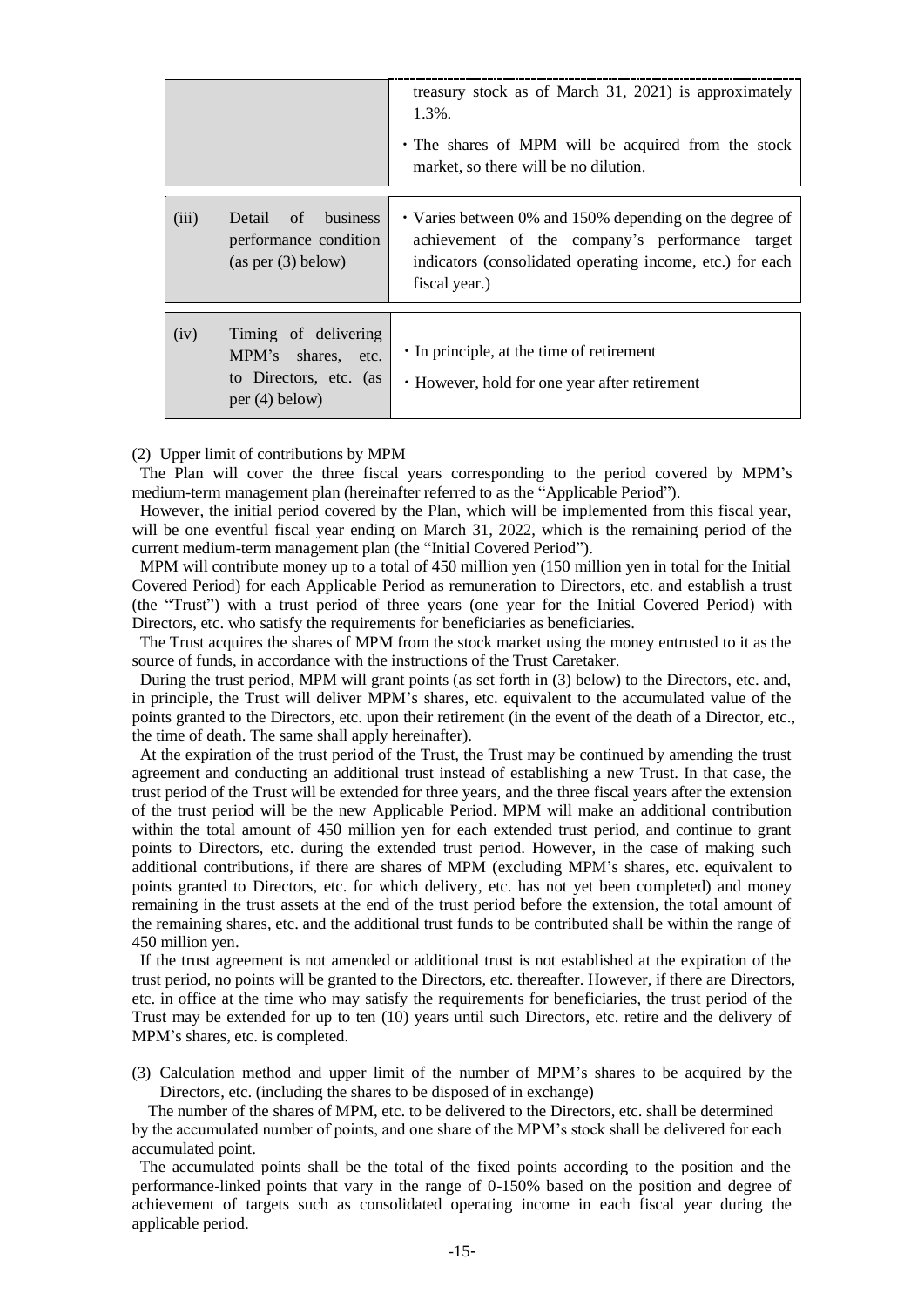Fractions less than one point will be rounded down. However, in the event of a stock split or reverse stock split of the shares of MPM during the trust period, maximum number of points and total number of points per year will be adjusted in accordance with the split ratio or reverse stock split ratio of the shares of MPM.

The upper limit of the total number of points per year that the Directors, etc. can receive through the Trust is 600,000 points. This upper limit on the total number of points per year is set based on the most recent share price and other factors, taking into account the upper limit of trust money as described in (2) above.

The upper limit of the number of shares of MPM to be acquired by the Trust for delivery to the Directors, etc. during the trust period is 1.8 million shares, which is equal to the upper limit of the total number of points per year (600,000 points) multiplied by the number of years of the trust period (3). However, for the Initial Covered Period, the upper limit of the number of shares of MPM (600,000 shares) will be the number obtained by multiplying the total number of points per year (600,000 points) by the number of years of the trust period (1).

(4) Time of delivery of MPM's shares, etc. to Directors, etc.

Directors, etc. who satisfy the requirements for beneficiaries shall, upon retirement from office, receive shares of MPM equivalent to a certain percentage of the cumulative number of points calculated in accordance with (3) above (shares less than one unit shall be rounded down), and shares of MPM equivalent to the remaining cumulative number of points shall be converted into cash within the Trust for the purpose of appropriation to tax payment funds. The Directors, etc. who received the shares of MPM shall hold such shares for one year after their retirement.

(5) Voting rights regarding the shares of MPM in the Trust

No voting rights shall be exercised for the shares of MPM in the Trust during the trust period in order to ensure neutrality to management.

(6) Other details of the Plan

Other details regarding the Plan will be determined by the Board of Directors each time the Trust is established, the Trust Agreement is amended, or additional contributions are made to the Trust.

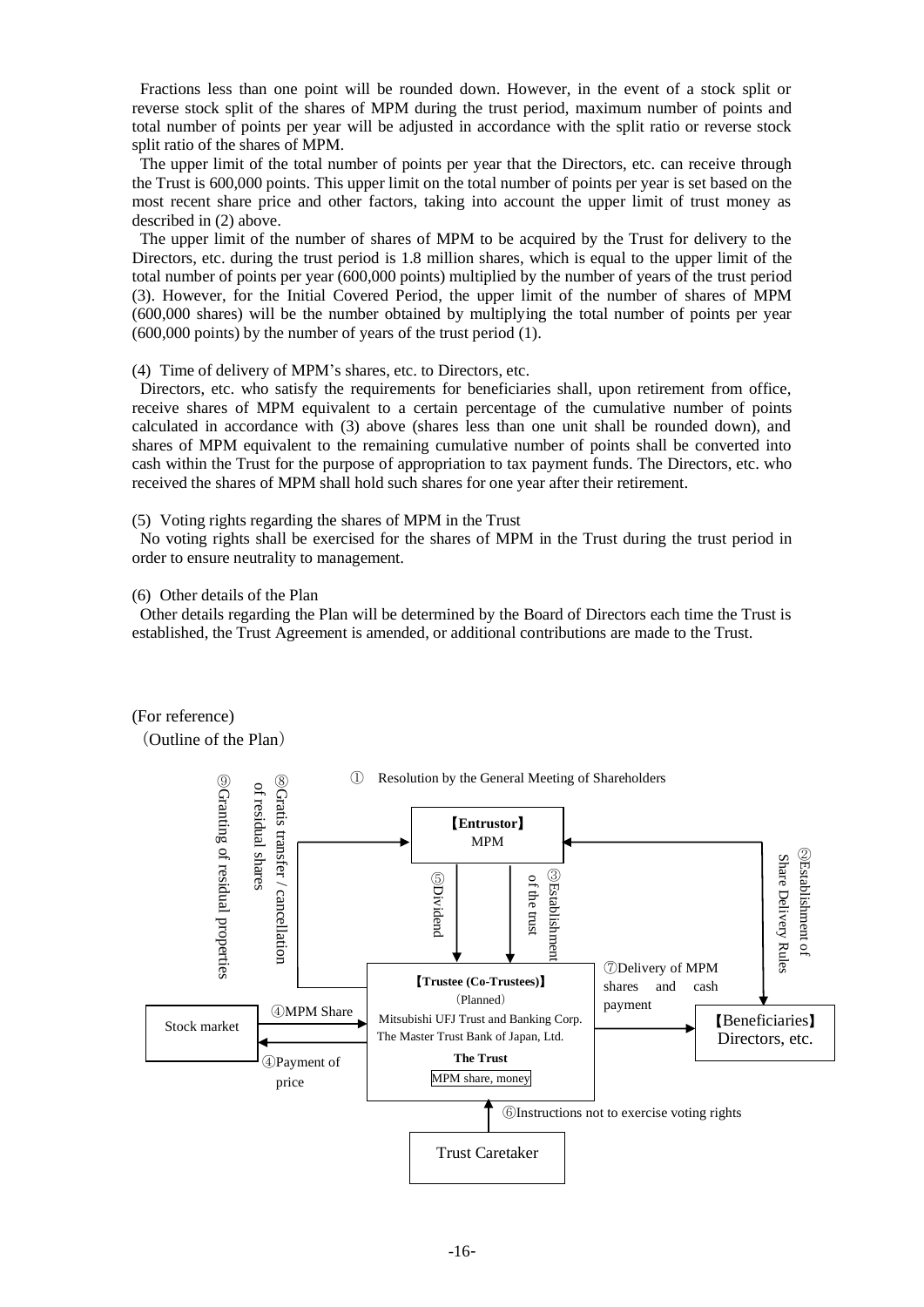- ① The General Meeting of Shareholder will pass a resolution approving the introduction of the Plan.
- ② The Board of Directors of MPM will establish Share Delivery Rules that govern the Plan.
- ③ MPM will establish a Trust whose beneficiaries are directors satisfying certain beneficiary requirements by entrusting money to fund stock compensation to the Trustee (the "Trust"); provided, however, that the amount of such money will not exceed the limit approved by the resolution of the General Meeting of Shareholders referred to in ① above.
- ④ The Trust will acquire MPM shares in the stock market using the money contributed in ③ above in accordance with the instructions of the trust caretaker. The number of shares to be acquired by the Trust will not exceed the limit approved by the resolution of the General Meeting of Shareholders referred to in ① above.
- ⑤ Dividends on the MPM shares in the Trust will be paid in the same manner as those on other MPM shares.
- ⑥ The voting rights of MPM shares in the Trust will not be exercised during the trust period.
- ⑦ During the trust period, a certain number of points will be granted to Directors, etc. every year in accordance with their positions and the degree of achievement of performance targets. The MPM's shares, etc. will be delivered to Directors, etc. who satisfy certain requirements for beneficiaries in accordance with the accumulated number of points at the time of retirement of said Directors, etc.
- ⑧ In case where there are residual shares at the expiration of the trust period due to, MPM plans to either continue to use the Trust as a same kind of compensation plan by way of the modification of the trust agreement and additional entrustment or acquire the residual shares without consideration through gratis transfer from the Trust and cancel them by a resolution of the Board of Directors.
- ⑨ At the time of termination of the Trust, the residual assets after distribution to the beneficiaries are planned to belong to MPM within the scope of the trust cost reserve, which is calculated by deducting the share acquisition fund from the trust fund. In addition, the portion in excess of the trust cost reserve is planned to be donated to organizations that have no interest in MPM or its Directors, etc.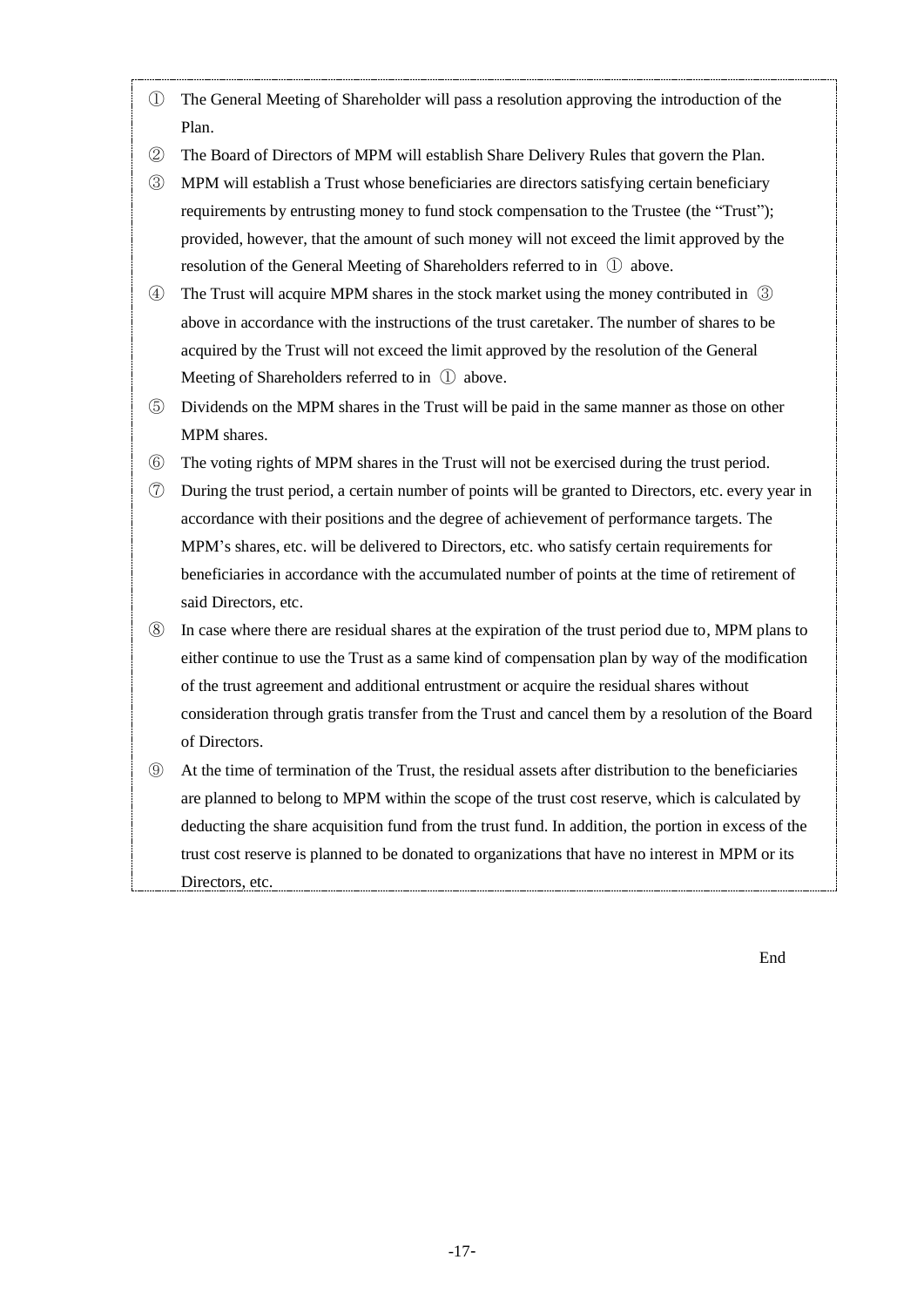# Appendix

# (1) Analysis and Evaluation of the Effectiveness of the Board of Directors, 2020

In order to analyze and evaluate the effectiveness of the Board of Directors as a whole, MPM's Board of Directors conducted questionnaires to the Directors and Audit & Supervisory Board Members, and conducted discussions at the Board of Directors meeting based on the results. The Board of Directors will continue to improve the effectiveness of the Board of Directors by sharing its awareness of the current situation and by identifying and examining issues to improve it in the future.

The summary is as follows.

i) The date of the analysis and evaluation of the effectiveness of the Board of Directors

Discussion at Board of Directors: February 10, 2021

Questionnaire conducted: December 24, 2020 - January 8, 2021

- ii) Questionnaire items
	- a) Composition of the Board of Directors
	- b) Management of the Board of Directors
	- c) Functions of the Board of Directors
	- d) Other recommendations for improvement
- iii) Results of analysis and evaluation of the effectiveness of the Board of Directors, 2020
	- a) Composition of Board of Directors

In terms of the number of members, the knowledge and experience of each member, and the balance of members, the Board of Directors is generally considered to be maintaining an appropriate structure in fulfilling its functions. However, there are issues to be considered, such as the election of at least 1/3 of outside independent directors, the systematic appointment of female directors, including those invited from outside of MPM, and the optimization of the balance of the members' fields of expertise and the acquisition of broad knowledge across departments, in order to further improve their effectiveness.

b) Management of the Board of Directors

The frequency of meetings, the time required, the management of proceedings, the status of reviews, and the system for providing information to outside directors through the distribution of materials in advance, etc., are generally evaluated to be appropriate. One issue that needs to be addressed is the efficient operation of the Board of Directors so that sufficient time can be spent on important matters such as medium- and long-term management strategies and investment strategies. In addition, MPM needs to devise ways to promote vigorous strategic discussions, such as increasing opportunities for information sharing through discussions outside the board meetings, including with outside directors.

c) Functions of the Board of Directors

Overall, it is recognized that MPM is generally functioning appropriately, but the business environment is changing significantly, and more agile responses are required based on the management strategies that should be pursued in the medium to long term, such as reforming the business portfolio. It is also necessary to respond flexibly to social needs, such as addressing issues surrounding sustainability, meeting the expectations of investors, employees, customers, and other stakeholders, and introducing stock-based compensation as a medium- to long-term incentive.

d) Other recommendations for improvement

In addition to the above-mentioned issues to be discussed, proposals were made for the promotion of proactive IR and SR activities with end users in mind.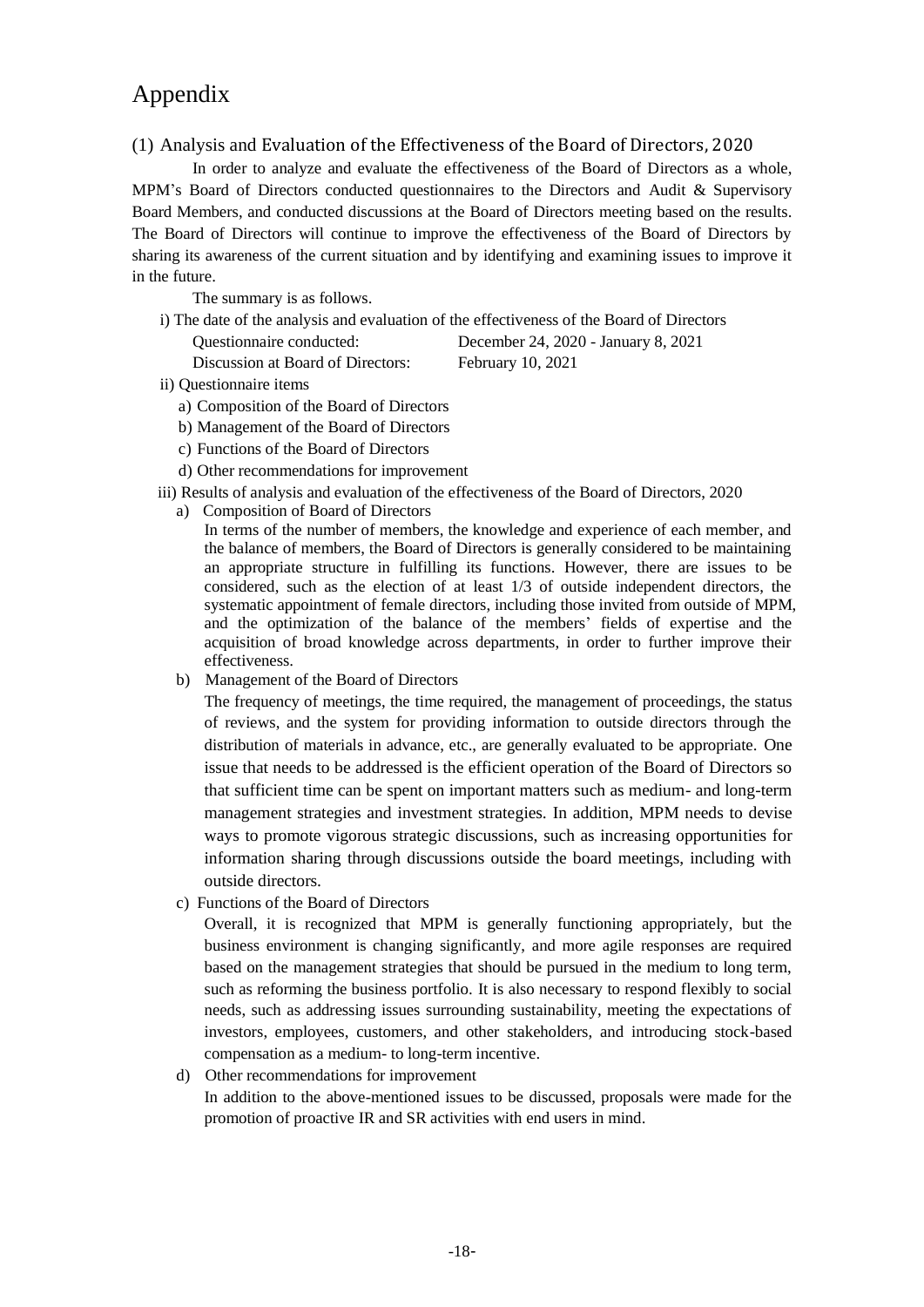# (2) Basic Policies on Corporate Governance Independence Criteria

As a policy on the independence of MPM's outside directors and outside Audit & Supervisory Board Members, any party to which any of the following items applies shall be deemed not to be independent; provided, however, that Item ⑫ below should be applied only with respect to an outside Audit & Supervisory Board Member;

- ① A person who is an executive director, executive officer, or other employee of MPM or a subsidiary of MPM (hereinafter referred to as "executive"), or a person who has been an executive of MPM or a subsidiary of MPM in the past 10 years;
- ② A party that deals with MPM or a significant subsidiary (\*1) of MPM as a major business partner (hereinafter referred to as the "group") (\*2) (if such a party is an organization, such as a corporation, an executive thereof);
- ③ A major business partner of MPM (\*3) (if such a business partner is an organization, such as a corporation, an executive thereof);
- ④ An executive of any financial institution, etc. that is a major lender to MPM (\*4) or any other major creditor, or the parent company or a significant subsidiary (\*1) thereof;
- ⑤ A certified public accountant, or a member, partner, associate, staff or employee of an auditing firm which is the independent auditor of the group;
- ⑥ A consultant, accounting expert or legal expert who receives a large amount of money or other asset (\*5) other than officer remuneration from the group (if the party who receives such an asset is an organization, such as a corporation, a member, partner, associate, staff or employee thereof);
- ⑦ A party that receives any donation of a large amount of money or other asset (\*5) from the group (if the party that receives such an asset is an organization, such as a corporation, an officer, member or employee of that organization);
- ⑧ An executive of any company or the parent company or a significant subsidiary (\*1) thereof that is in an interlocking relationship of outside officers with the group;
- ⑨ A shareholder who holds shares representing 10% or more votes in MPM (if such a shareholder is an organization, such as a corporation, an executive thereof);
- $\omega$  A person to which any of  $\omega$  to  $\omega$  above has applied in the past three years;
- ⑪ A close relative (\*7) of any person to which any of ① to ⑩ above applies (limited to a person who is in a significant position (\*6)); or
- $\Omega$  A close relative (\*7) of any person to which any of (1) to (3) below applies;
- (1) A person who is a non-executive director of any subsidiary of MPM;
- (2) A certified public accountant, or a tax accountant, who is an accounting advisor to any subsidiary of MPM (if such an accounting advisor is a corporation, a certified public accountant or a tax accountant that belongs to that corporation); or
- (3) A person to which either (1) or (2) above, or the position of MPM's non-executive director, has applied in the past one year.
- (\*1) A significant subsidiary means a consolidated subsidiary, which, in the case of MPM, means a company stated in the business report as "MPM's significant subsidiary."
- (\*2) A party that deals with the group as a major business partner means a party that receives the payment from the group in an amount that exceeds 5% of the consolidated net sales for the most recent business year of that party.
- (\*3) A major business partner of MPM means a business partner that makes the payment to MPM in an amount that exceeds 5% of the consolidated net sales for MPM's most recent business year.
- (\*4) A major lender to MPM means a lender that is necessary and essential for MPM's financing and on which MPM relies to an irreplaceable degree.
- (\*5) A large amount of money or other asset means such an asset of which total value for the most recent business year of the party that receives such an asset is: (i) in the case of an individual